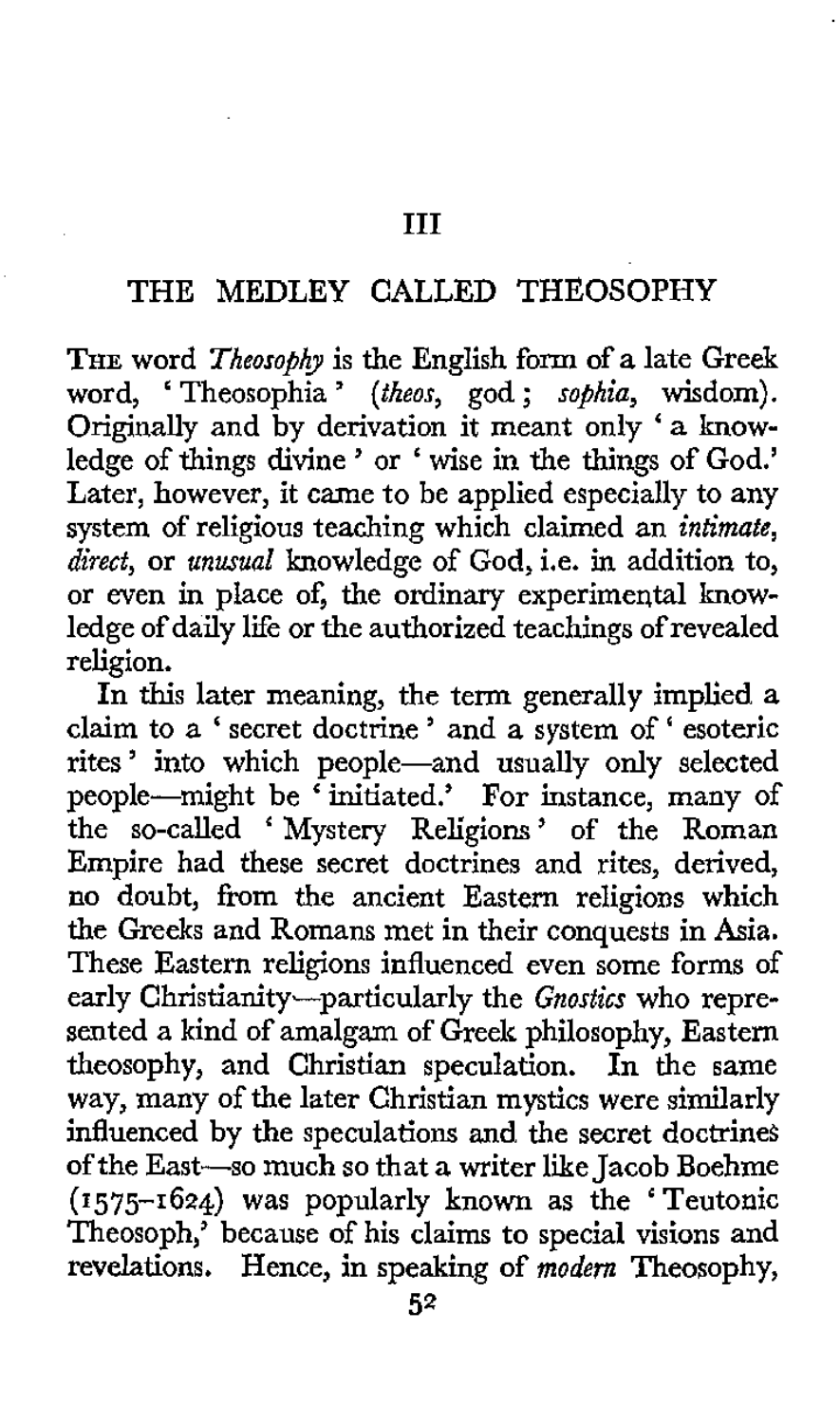Mrs. Annie Besant, our most noted English Theosophist, can claim quite rightly a very ancient lineage for her subject : 'In considering this body of truth we are not studying a system invented and published in modern days ; we have to do with what has aptly been termed the Wisdom-Tradition, handed down in all civilized countries, ancient and modern, by a long succession of prophets, teachers, and writers.'

**I** 

But Theosophy, as we know it to-day-as a religion, a science, and a philosophy--is of very recent origin. It dates from the year **1875** when the Theosophical Society was formed in New York by Madame Blavatsky. This woman, Helena Petrovna Blavatsky, born in Russia in **1831,** was a person of strange **gifts,**  and had a very chequered history. From her early days she took a great, even an engrossing, interest in spiritualism, and frequently acted as a medium. Mrs. Besant described her as possessing ' extraordinary psychic endowments.'

She went to America in **1873,** chiefly in the interests of spiritualism ; and in **1875,** along with a Colonel Henry Steele Olcott, she founded the Theosophical Society. In a letter to a friend in Russia, she gave it **as**  the aim of this society ' to make an experimental comparison between spiritualism and the magic of the ancients by following literally the instructions of the old Cabbalas, both Jewish and Egyptian.'

She and Colonel Olcott, finding America rather

Quoted in W. S. Urquhart's book, Theosophy and Christian Thought, **P. 19, an excellent book which I commend 5 (608) 53**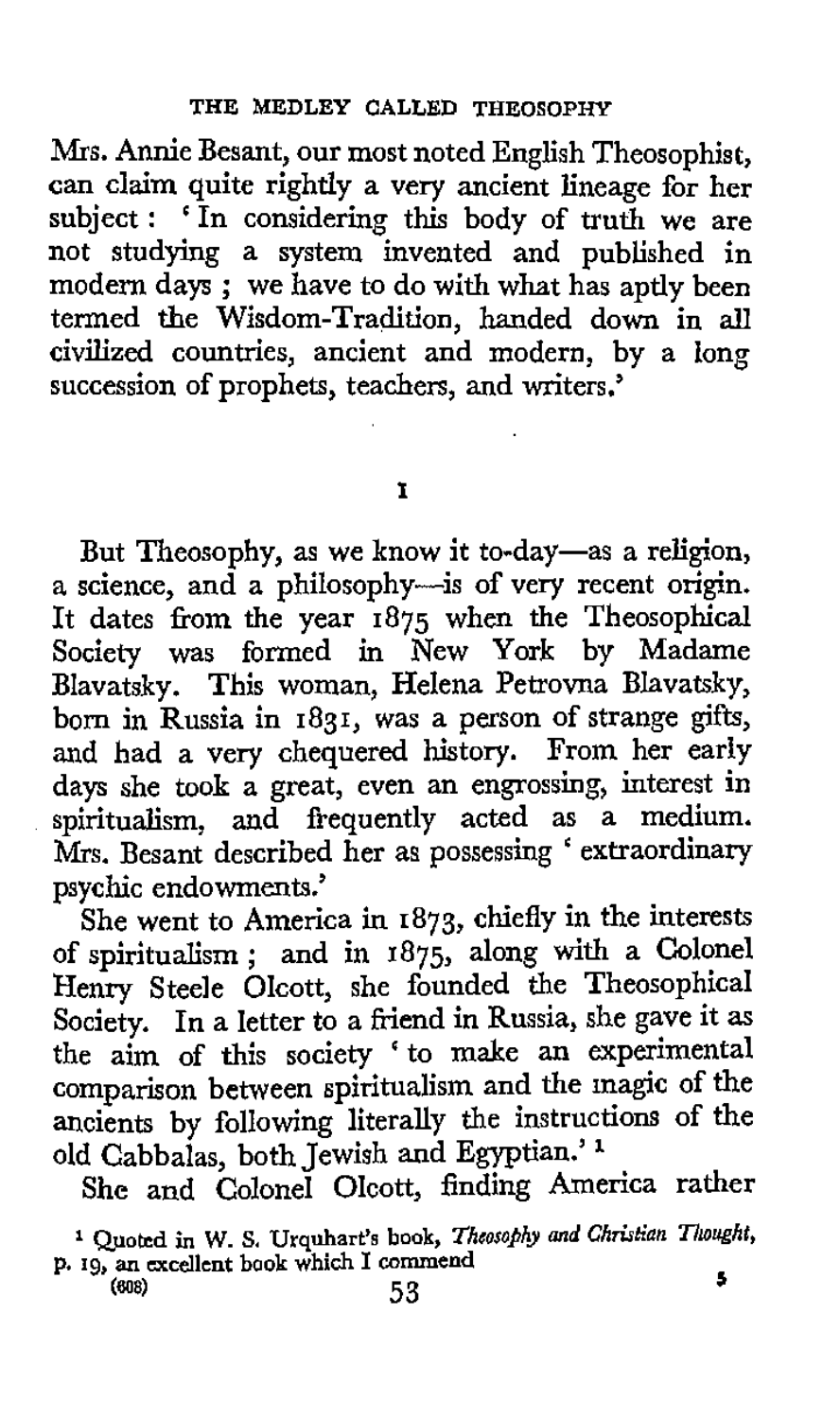unsympathetic, went to India in **1878** ; and here she and her system blossomed out into a new life. On the one hand, she began to study the strange speculations of the varied Eastern religions, and incorporated many of their ancient beliefs into her own teaching, and on the other hand, she found a more sympathetic reception among the Indian people, to whom religious speculation seemed as natural **as** exact science does to **us.** She gathered a group of admirers and students around her, Indian and European, who believed her to possess remarkable occult gifts. She claimed to have contact with the Great White Brotherhood in Tibet, which she described **as** <sup>a</sup>' Lodge of Masters or Adepts ' who could give messages to specially fitted people. Her particular master among this Brotherhood was one whom she called *Xoot Hoomi,* from whom she used to produce constant messages. The Society for Psyahical Research became interested in these messages and conducted a fair investigation ; but they came to the conclusion that Madame Blavatsky's claim was an invention, and she herself a fraud. Dr. Urquhart writes,<sup>1</sup> vention, and she nersel a fraud. Dr. Orquiart writes, It was found that the shrine (where the answers were supposed to be posted) had been made with sliding panels at the back, and there seems to be no doubt that the answers were introduced by means of **a** mechanical device of this kind.'

After this exposure she left Madras in **1885** where she had made her headquarters. She lived for *six* years afterwards. During *this* time she published her best known book *Secret Doctrine* in which she states the modern theosophical creed. Her work was later developed by a much more able and balanced writer, **Mrs. Annie** Besant **(1847-1933)** who by her amazing

**1** *Tticosobhy and CIrristian nought,* **p. 2.1**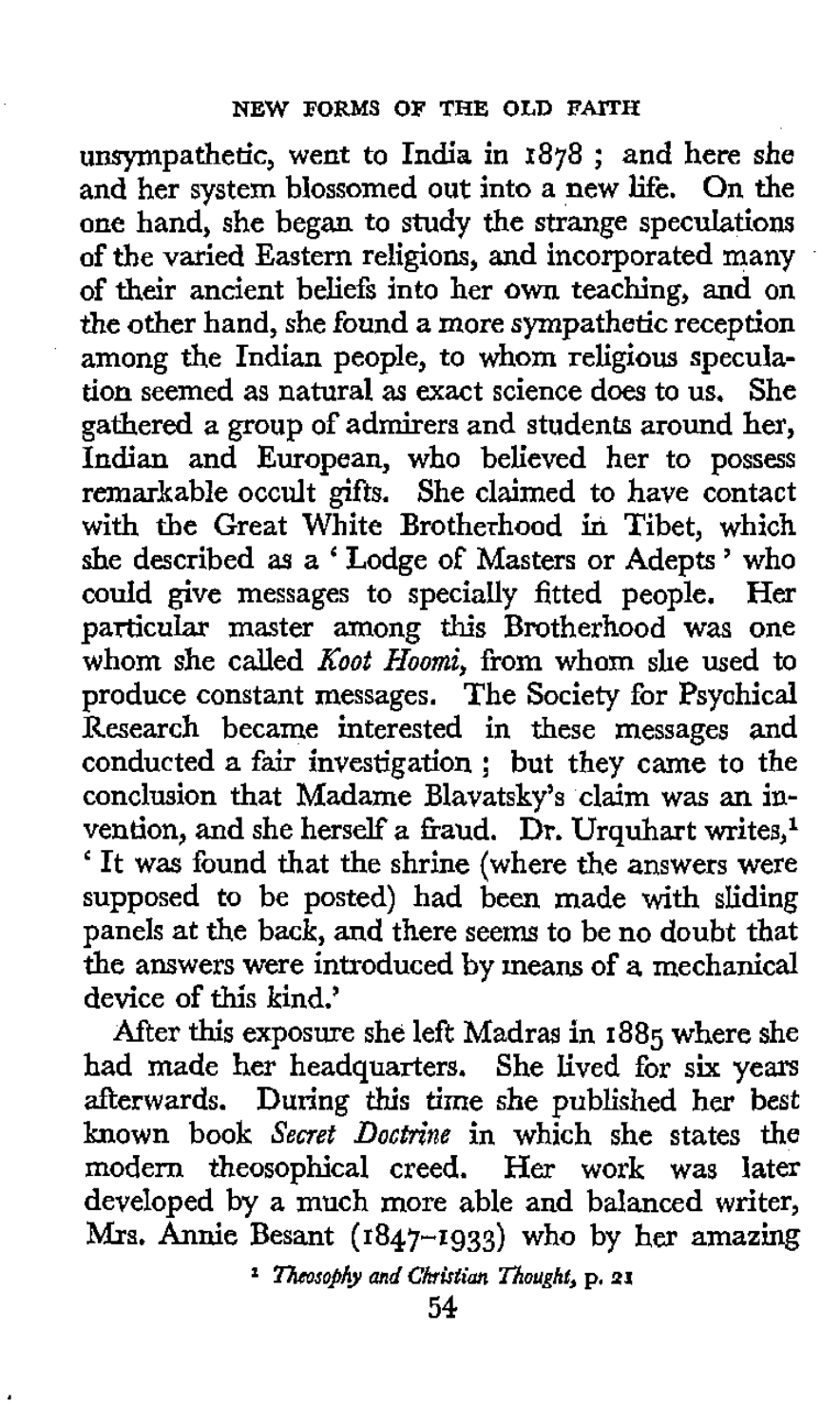industry and literary talent gave the Theosophical Society a new standing and reputation.

Before I deal with the teachings of modern Theosophy there are three things which ought to be considered :

'

(i) What grounds are there for believing that Madame Blavatsky had any sources of special knowledge ? Theosophy founds itself on a secret system of **truth,** supposed to have been given to special people, particularly to Madame Blavatsky, by the Great White Brotherhood, a group of Masters or Adepts, presumed to be living in some unrevealed place in Tibet. Mrs. Besant writes : **1** ' She gave up social rank, wealth, and family to seek the Master in Tibet, and spent some years with him at Shigatze, after which, returning to the world, she gave the rest of her life to carrying out his directions.' There is no proof of this claim that she spent years in Tibet, especially before she founded the Society. Unfortunately her word has been so discredited that even Mrs. Besant had to apologise indirectly for her as ' that much-maligned woman.' Thus her claim of being a student under this ' College of Masters' must be questioned.

(ii) What grounds, in history, reason, or experience, are there for believing in this Great White Brotherhood or College of Adepts which seems to be able to discover unprovable things and reveal them at will to particular people like Madame Blavatsky? No information is ever given by Theosophists about this mystic college of experts, so conveniently hidden in the unapproachable mountains of Tibet. Madame Blavatsky alleges that this Brotherhood of Adepts has existed from immemorial times and still exercises power

**1** *Encyclopedia if Religion and Ethics*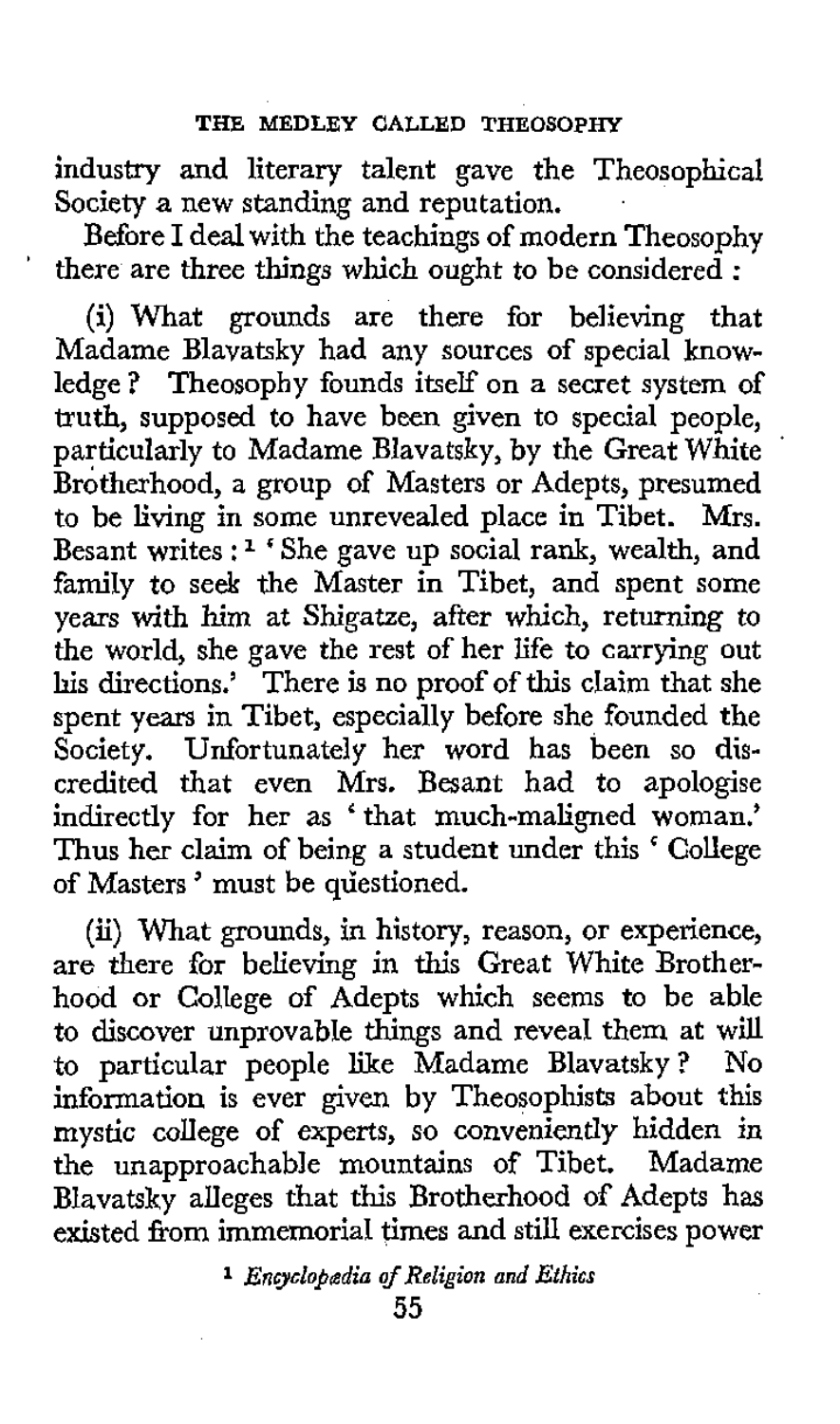**on** the education and evolution of our race by revealing ' cosmic secrets ' about the origin of the world and the future of human destiny. She claimed that her own special ' Master ' revealed important answers to herself ; but alas ! her fraud in this particular has been rudely exposed by the investigations of the interested but impartial Society for Psychical Research. Is there any reason for believing therefore that such a College of Adepts ever did or could exist, beyond Madame Blavatsky's vague assertions? I am afraid that most wise people must regard this 'basal claim' of Theosophy as entirely mythical, until some grounds for belief are provided for us. If the basal claim on which the revelation depends is denied, what is  $l$ eft ?

(iii) The revelations given through the Great White Brotherhood are asserted to have ' universal importance,' and to be based on 'universal thinking.' But what are the facts ? *(a)* All its main doctrines are taken *on&* from eastern mystical religions. *(b)* From the *Upanisads,* or Hindu philosophy, Theosophy takes the bleak doctrine of a ' fundamental unknowable ' in lieu **of** the Christian message of a revealed God and Father. *(G)* It teaches the Buddhist idea that all true spiritual growth consists in a gradual ' detachment' from the things of interest and concern in this present life. (d) It **also** appropriates from Buddhism the **cruel**  doctrine of *Karma* and continual *reincarnation.* (e) Its various occult methods for attaining ' liberation ' and saintship are entirely eastern in origin. Thus it has no claim to be *universal* at all, but **only** locally and inherently *Eastern.*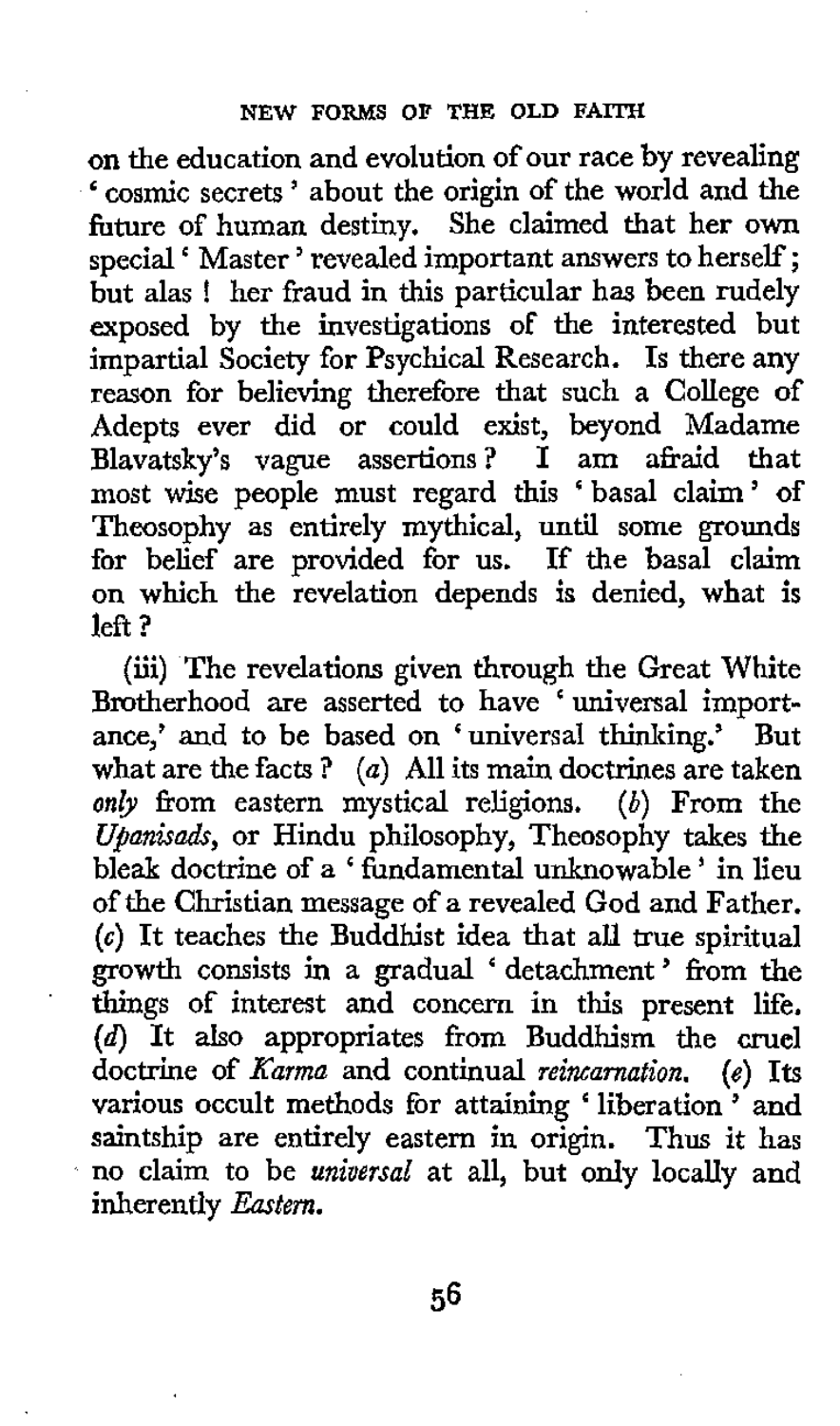All this apart, what are the claims of modern Theosophy.

To be ' theosophical ' in a true sense, any knowledge of God, His world and His ways, must be of a special kind-direct, immediate, mystical, intuitional. There is really no room in this system for what we call ' revealed religion,' where all men receive alike a body of truth and a code of conduct committed to them as the mind and will of God, equally open to all and equally binding on all-the God and Father of mankind giving light and full guidance to all alike.

'

Straightaway then, Theosophy strikes right across the foundations of our Christian faith. It believes, being a kind of sublimated pantheism, that God can only be known in and through His various ' emanaonly be known in and through His various 'emanations' or manifestations; and further, that gifted and specially qualified souls, 'Masters '-and they alonecan discover, ' by their own unaided efforts,' **all** that is humanly possible for us to know about God. **Mrs.** Besant's own words, 'No man is truly a Theosophist who has not direct knowledge of God ; but he may win this through any religion or by his **own** unaided efforts.' **<sup>1</sup>**

In view of certain large and apparently generous claims made by Theosophy, I think it is needful to see how really opposite Theosophy and Christianity are in their basal positions. Christianity believes that the revelation of God's mind and will has been fully given to the whole world, once for all, in Jesus Christ, and that it is equally open to all by faith and a receptive mind, whether they be learned or simple, rich or poor,

<sup>&</sup>lt;sup>1</sup> Her own article in the *Encyclopædia of Religion and Ethics*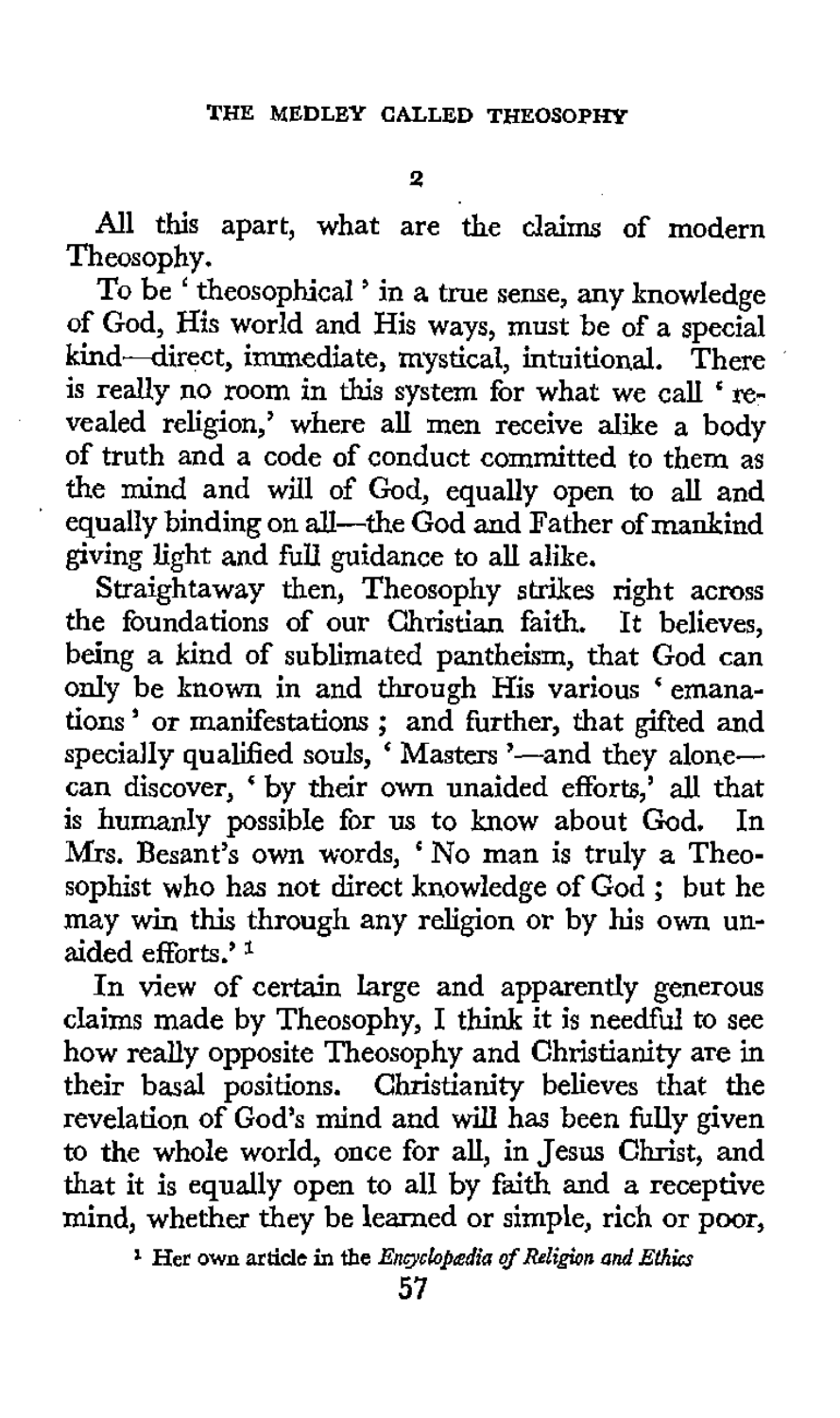East or West. Theosophy, on the other hand, believes that the truth about God, the world, and human **souls**  can only be attained by special select people, and that they can attain it 'by their own unaided efforts.' Essentially, therefore, Theosophy is what we call an ' esoteric ' system-inner, secret, mysterious-only to be attained by a select few.

**Now** since one of the main claims of Theosophy is that it is a *perfect amalgam of all the best religions*and of the best in all the best religions-I think we should consider at the outset whether such a claim is either possible or feasible. This claim seems at first either possible or feasible. glance to be fair, generous, and catholic. How ideal it would be to have an ' amalgam ' of all the best **in**  the best religions !

Let us examine the facts. Quite evidently, Theosophy is founded on the unprovable speculation of the East-especially of India-regarding the being of God, the formation of the world, and the origin **of** man. Into this background it professes to incorporate all the essential truths of Christianity. To the mixture it claims to add the best of modern science and philosophy. **As** we can see, therefore, on its own profession, it is a charming amalgam, accepting truth and rejecting error, the world's greatest religious eclecticism.

But the real point is twofold. (i) Is the claim true ? Quite definitely, in regard to modern science, it is not. The Eastern speculation of reincarnation-i.e. souls after death being reborn into another human life-is totally against the proved findings of the science of heredity, where offspring are known to inherit not only their physical life but also their powers and capabilities from their parents and ancestry. Thus Theosophy pays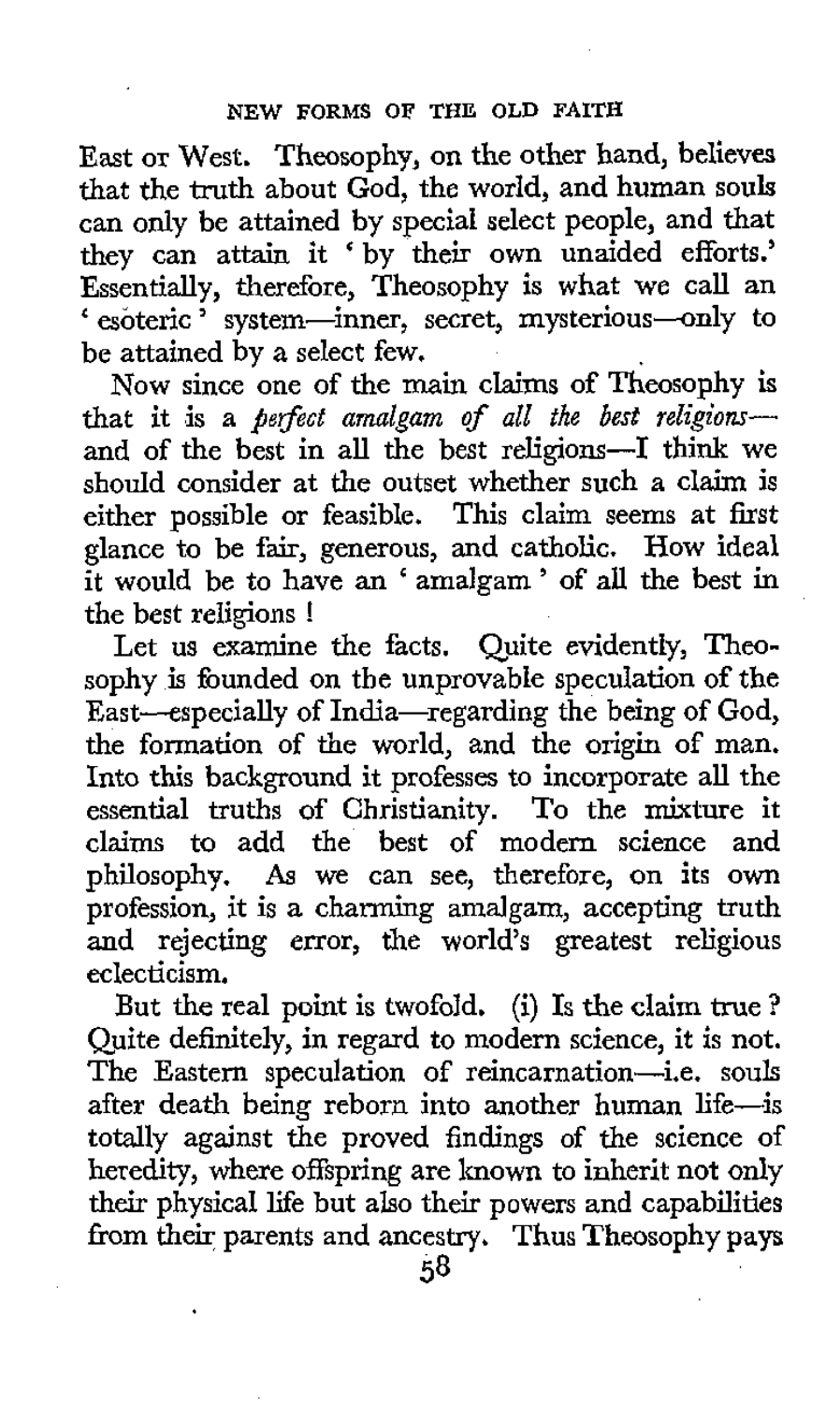no attention to the accredited results of the science of biology. **As** modern progress on all questions of breeding has depended so much upon our recognition **and our** use of the facts of heredity and biology, we may safely say that Theosophy, which is committed to the speculation of reincarnation, cannot possibly claim to have any relation to Modern Science.

In the attempt to align the fanciful speculations of reincarnation with the assured results of modern biology and heredity, the Theosophists resort to ever more and more unsupported assertions. The following is taken from the official article in *Chambers's Encyclopedia* : ' The innate character which the child brings into the world is this result of its own past, and is physically expressed in the brain and nervous organiza-<br>tion. The reincarnating ego is drawn by affinity to The reincarnating ego is drawn by affinity to the nation and family fitted to supply the most suitable physical material and psychical environment. The physical particles thence supplied are stamped with the racial and family characteristics, bodily **and** mental, but their arrangement is dominated by the thoughtbody resulting as above stated. Thus mental and moral capacities gained by struggle in one or many incarnations become innate qualities, exercised " naturally," without effort, in a later incarnation, and **thus** progress is secured.' For quite unfounded supposition this equals any fantastic dream. ' *The reincarnating ego* **is**  *drawn by affinity to the nation and family fitted to supply the most suitable physical material and psychical environment.'*  What does this mean, beyond mere words? In what possible sense can such a notion claim to be scientific ? It is merely an untenable supposition to support an even more untenable theory. In other words, it is an attempted explanation of a *ere-scientijc Eastern specula-*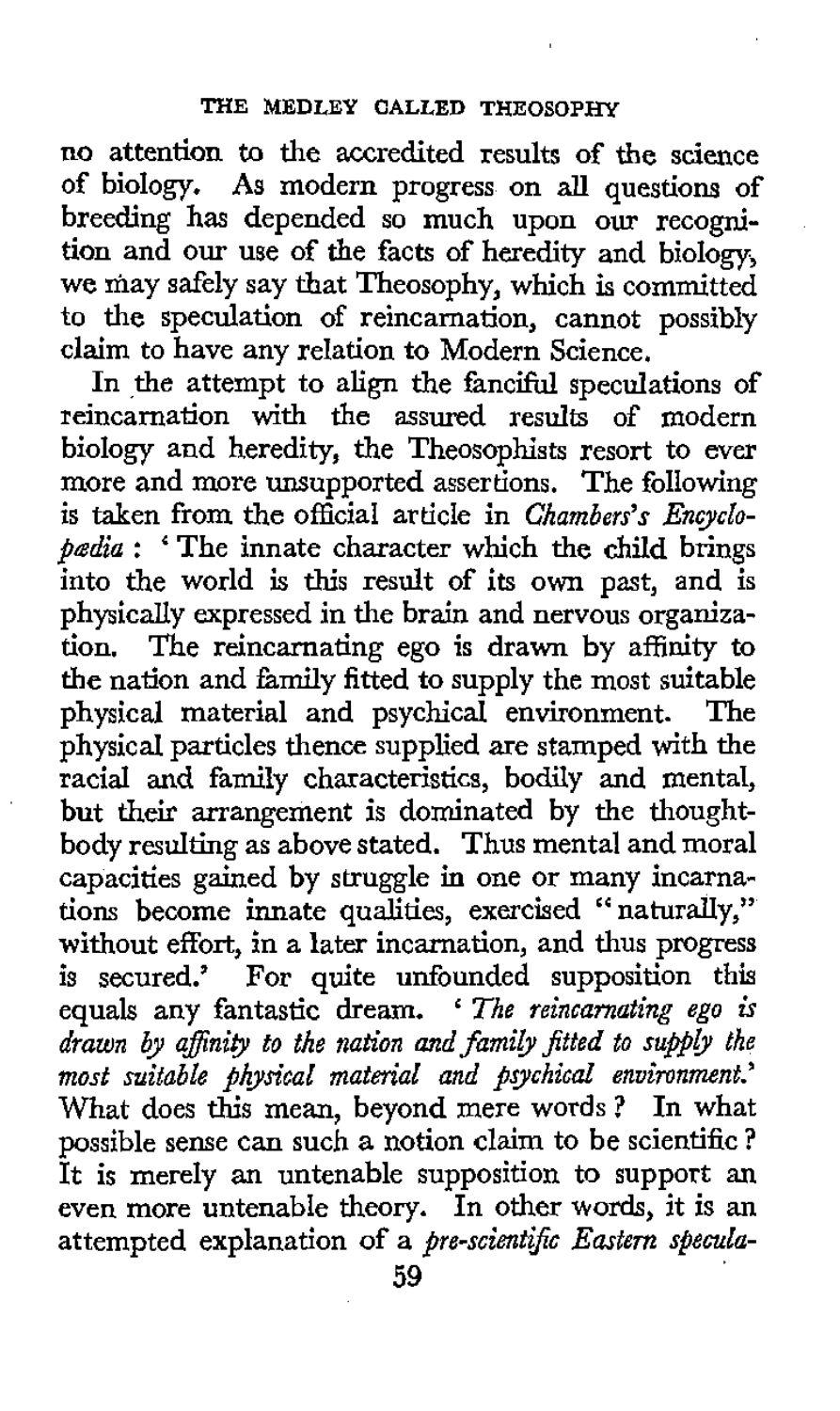*tion* ; and in this it shows a total disregard of all the known laws of biology and heredity.

(ii) Is such a *religious* amalgam possible ? On the face of it, it sounds very reasonable to say, ' **<sup>I</sup>**shall take this and that Christian ethical truth, and I shall incorporate them into this and that Buddhistic setting.' This is apparently quite broad and catholic. But we must not miss the greatest point of all, viz. **that** the Christian ethic depends for its validity on our acceptance of the Christian position ! The same is true of any system of truth-Buddhistic, Mohammedan, scientific or philosophical. Their conclusions naturally depend on their premisses. The roof stands on the foundations and the walls, and if we take away the foundations we cannot hope to preserve the house. For instance, the Christian call for some final sacrifice, such as Christ's, depends entirely on Christ's doctrine of God's Fatherhood and man's eternal worth. If we reject the doctrine, there is no ground for demanding the sacrifice. The point is obvious surely-we cannot ' select ' the Christian ethic apart from the creed which alone gives that ethic its appeal and validity.

This suggested amalgam can be seen for what it is worth if we take one further testing example. Theosophy says, ' Let us *combine* the teaching of Christianity and Buddhism.' Is this possible? The answer is that these **two** religions do not think about anything-God, or man, or sin, or human destiny-in any similar or allied way. For instance, the Christian ideal of our future life is the promised survival of **a** real and definite personality or individuality, which, through all possible changes, remains the same self-conscious entity. Thus our future blessedness, in the Christian view, is the *perfected self.* But the Buddhistic view of a soul's destiny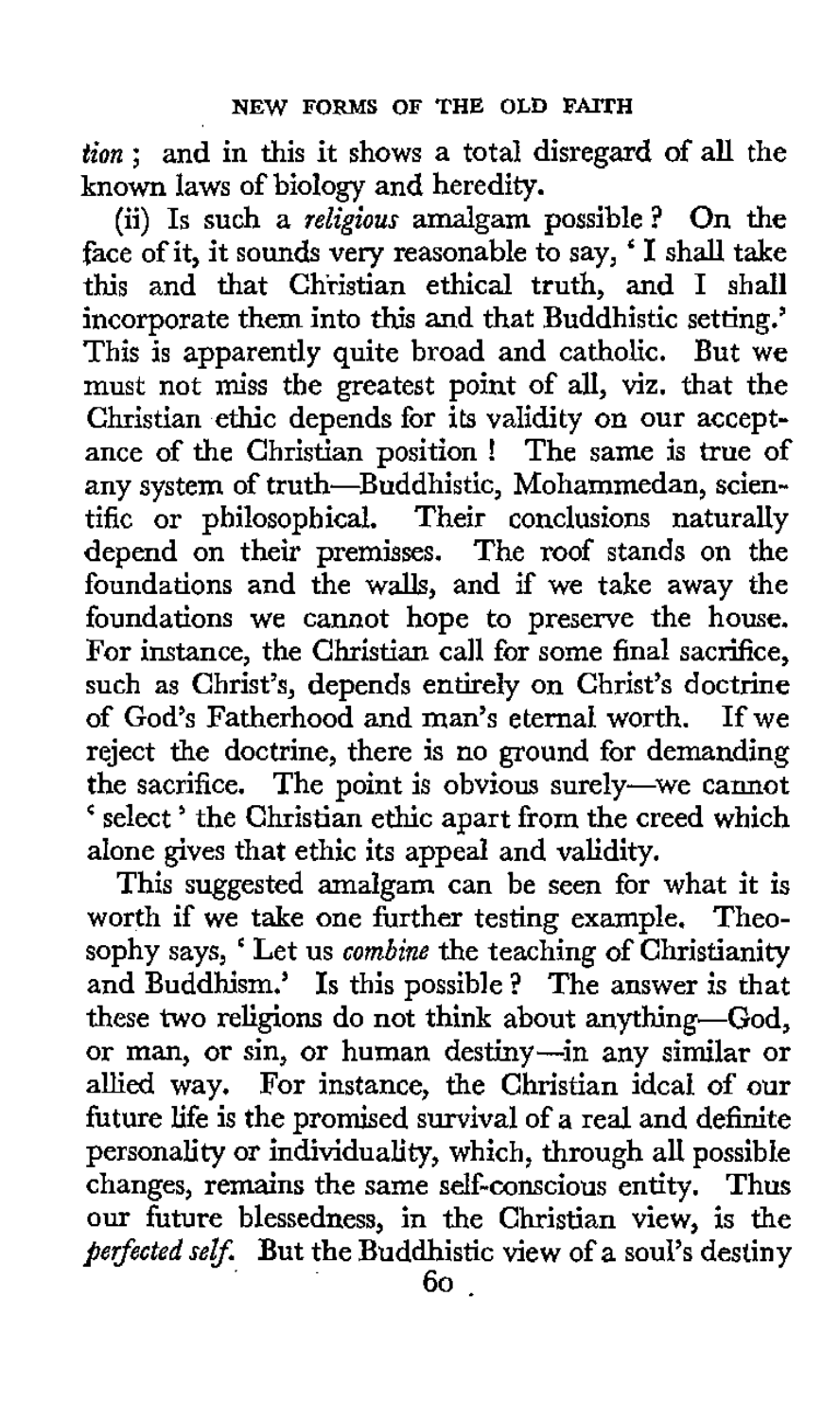is that, at the last, it should be finally submerged, comprehended and lost in the Great Infinite; for Nirvana, the last Blessed Estate, means essentially deliverance *from* the problems *of* the personal soul-absorption into the Divine, total annihilation of our personal being.

Of course the steps towards this perfect blessedness of extinction may be slow and gradual. The individual loses one feeling or desire or longing after another, step by step, incarnation after incarnation, until complete apathy is gained, and he reaches a state ' where there are neither ideas, nor the idea of the absence of ideas.' This is the blessedness of Buddhism-complete deliverance *from* the tragedy *of* being a self.

How can we possibly take the best out of these two views, and *dovetail* them together? Quite evidently they are complete contraries ; the one kills the other. If we accept the one, we must reject the other. This is exactly what Theosophy does. It takes the Eastern view in its entirety, and rejects the Christian in its entirety. Truly an unusual method of amalgamation !

Further, let us test this suggested amalgamation on another foundational point-the Buddhist and the Christian view of the being of God. We know the Christian view-God the Creator, the Father, the Lover and the Saviour of mankind, who seeks the redeemed fellowship and communion of all souls. We live in God's world, and we are made by Him in His own image, and for fellowship with Him at the last. God is in His world and maintains His world ; but He is above and greater than His own world. Now let us place beside this the Buddhist idea of God. I quote **from**  the excellent article on 'Buddhism' in Chambers's Encyclopædia, 'The idea of a God, as creating or in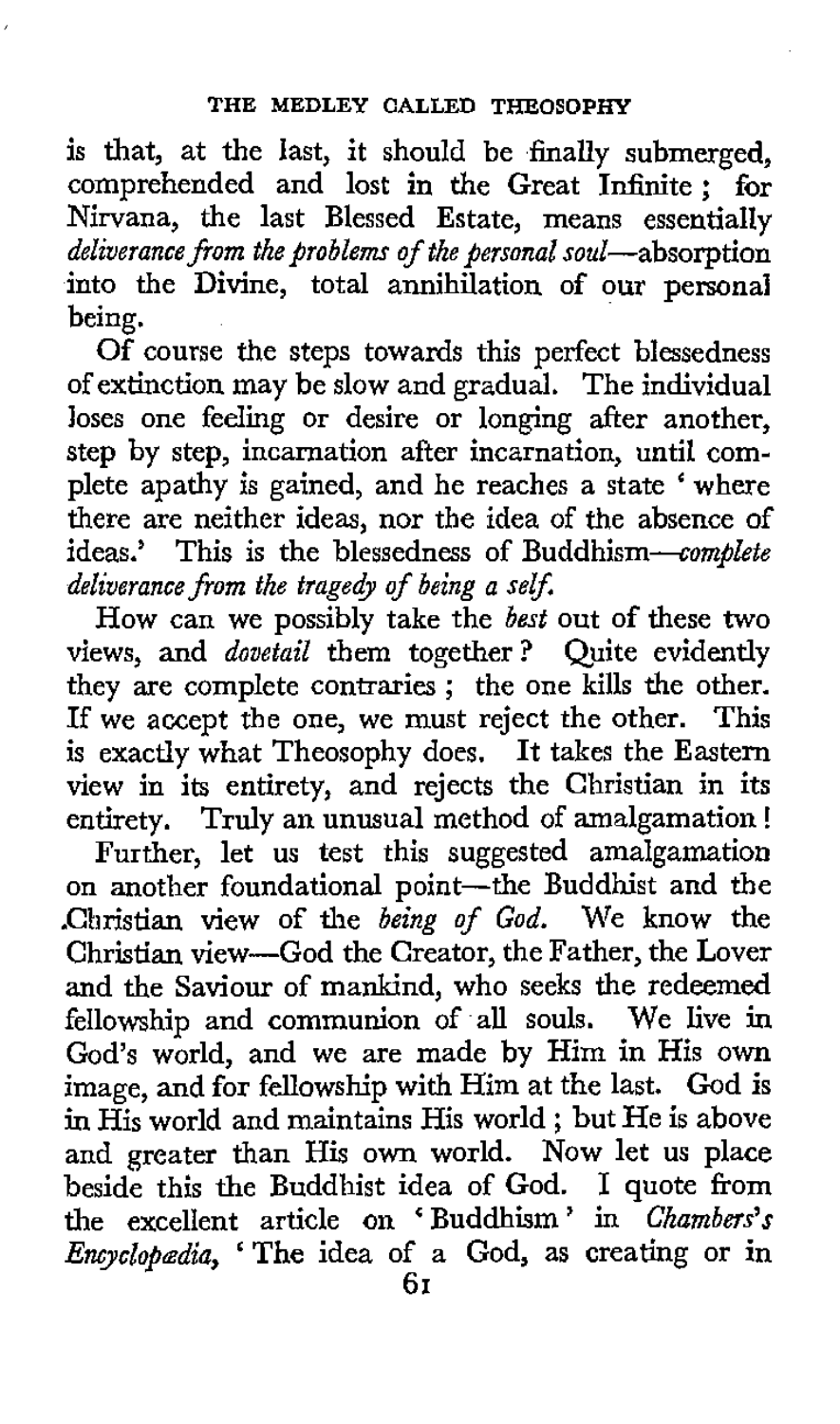any way ruling the world, is utterly absent in the Buddhist system. God is not so much **as** denied ; he is simply not **known.** Contrary to the opinion once confidently and generally held, that a nation of atheists never existed, the Buddhistic peoples are essentially atheist ; for they know no beings with greater supernatural power than any man is supposed capable of attaining to by virtue, austerity, and science.' How, I ask, can anyone possibly *dovetail* these **two** conceptions together, and make a charming amalgam? They are poles apart. If we accept one, we necessarily reject the *other.* In spite of its eclectic claim, this is precisely what Theosophy does ! It clings **as** usual to the doctrine of the East-speaking of God always as ' It ' and not 'He'-and rejects Christianity. Again an and not 'He'—and i<br>ideal amalgama<mark>tion !</mark>

## **3**

Since I have mentioned some of Theosophy's remarkable claims of catholicity, let me discuss one or two more in the by-going.

(i) Mrs. Besant says that while being a Theosophist, **you** may, and indeed should, remain true to your own religion. At first sight this seems exceedingly broadminded and generous. But how this is at all possible, after what I have said, I fail to see, even with the best will. Mrs. Besant justifies her statement by asserting that people should not be ' biased' about their own faith-or be too convinced-or be too dogmatic-or even be too enthusiastic. In our vulgar phrase, does not this let the cat out of the bag? I can see how a man may join the mystic circle of the Theosophists, if he is *not* a convinced Christian, or a convinced Mohammedan, or a convinced Buddhist, or **a** convinced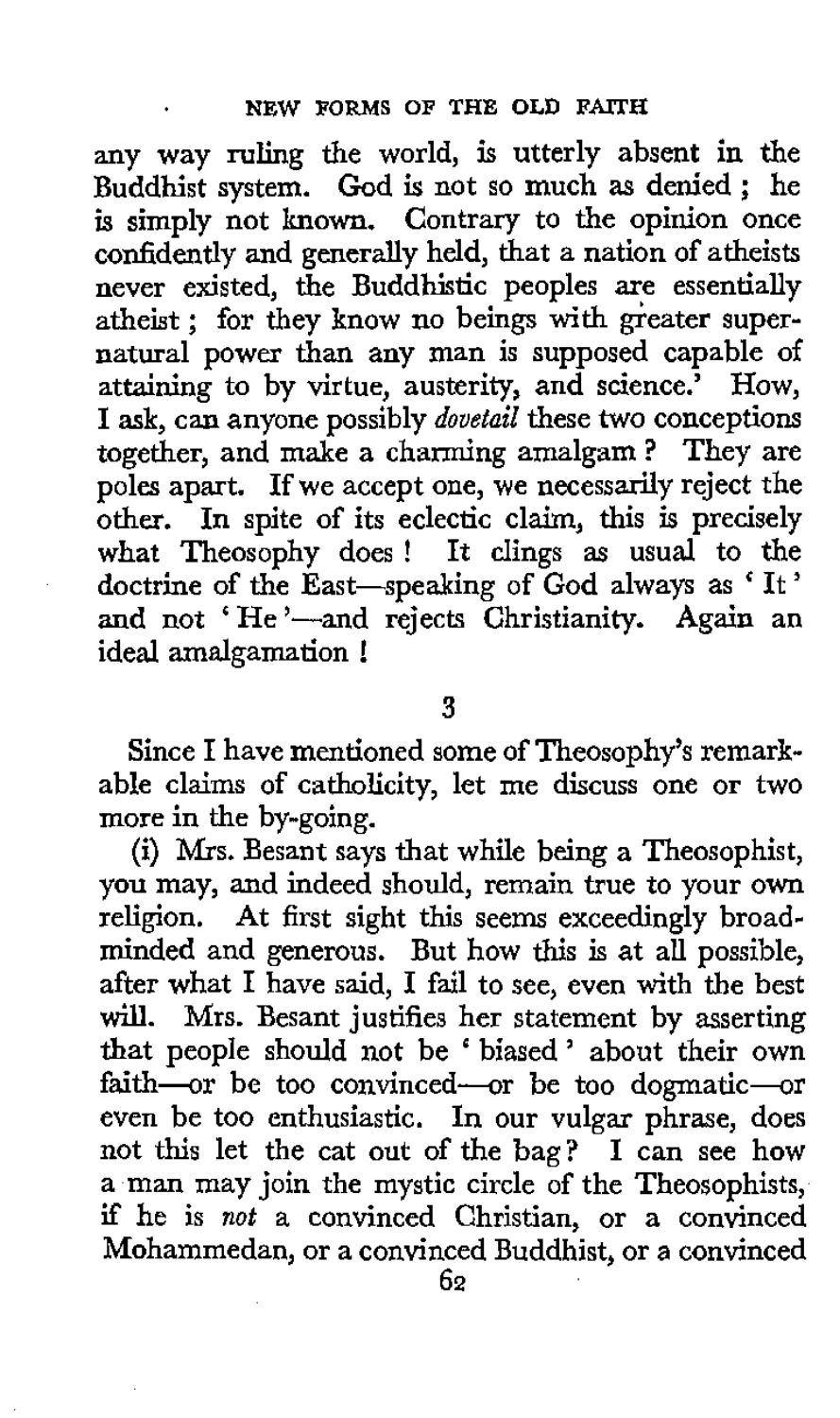anything. But surely the whole point of being a Chris. tian or a Mohammedan at all is that **a** man should be convinced. Anything else is worthless and futile. The reputed 'catholicity' of Theosophy, of which we hear so much, is only possible under conditions which make any religion a *nominal thing,* with no binding allegiance and no saving passion. Its appeal is due to that very specious liberality of mind which seems to imagine that one religion is **as** good as another ! We might **as** well say that one form of thinking or one form of morals is as good as another. I admit that slack people, who sit lightly to their own faith, can always unite. But as Christians, the more we believe in Jesus Christ and give Him the direction of our lives, the less can we ' combine' with any other system which contradicts His teaching or dilutes His message. Incidentally, the same is true of every good Mohammedan and every good Buddhist-and even every good Theosophist !

+

(ii) **Ws.** Besant actually claims that by being a Theosophist we thereby become even better Christians. This depends entirely on what we mean by 'better.' If by better we mean slacker and less convinced, I shall agree, But what gain is there in a breadth which only means a sacrifice of depth and reality?

(iii) There is another claim of Theosophy which holds **a** subtle attraction for certain types of people. ' No man,' says Mrs. Besant, ' is truly a Theosophist who has not direct knowledge of God.' This emphasis on 'direct knowledge' hints that Theosophy must always remain the creed of the ' favoured few ' ; indeed it openly claims that its full acceptance can only lie with the favoured few. It can never be in any true sense an evangelism or a propaganda, for to offer its high doctrines to the common people would be like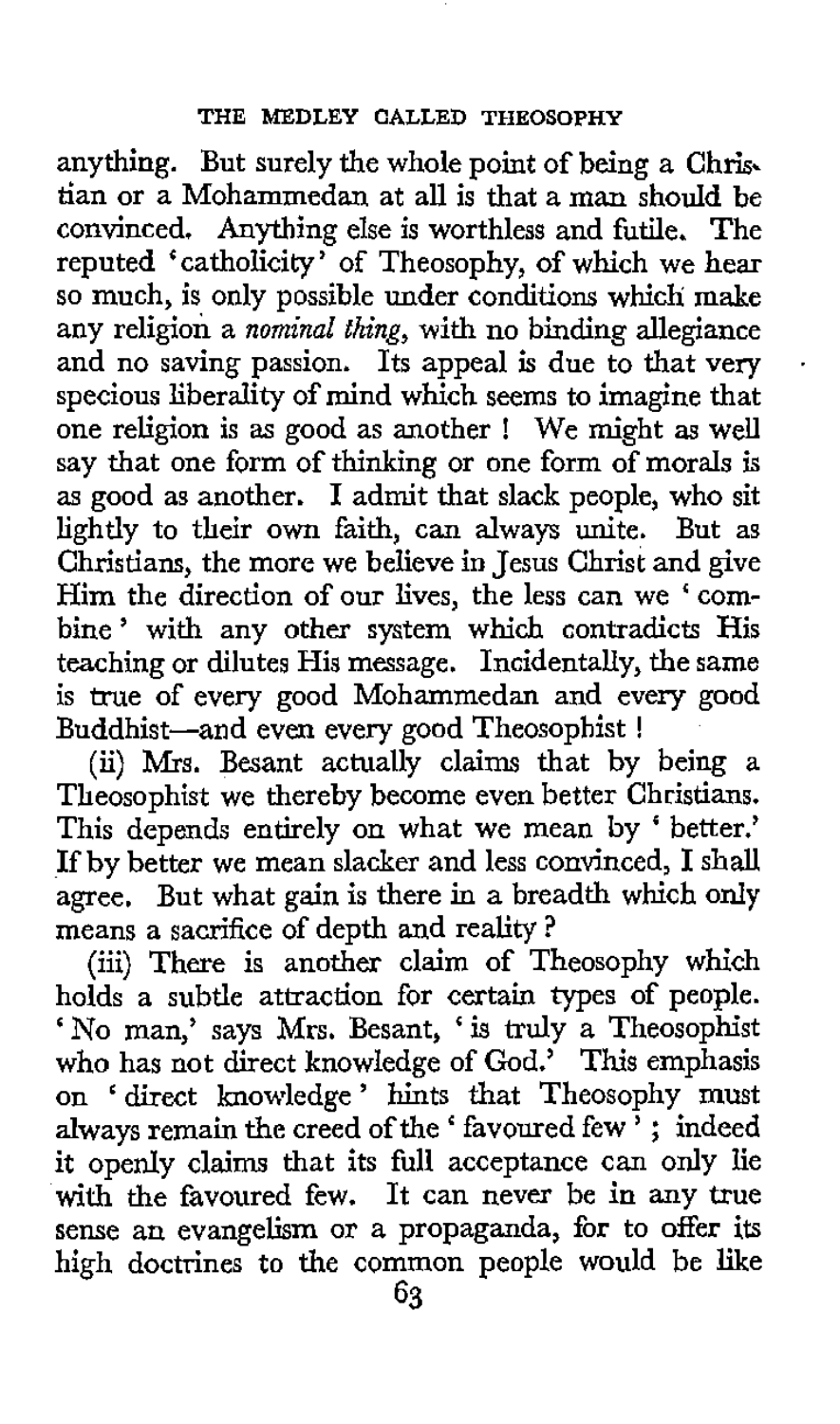casting pearls before swine. Its 'secret doctrine'which, as I have already said, was the title of Madame Blavatsky's best known book-is only open to the initiated, i.e. to those who are mentally and spiritually fitted to receive and understand it. This is obviously a cast-back to the old discredited ' Mystery Religions ' of the Roman Empire which, with their secret rites and often their vices, were cleared out **of** Europe and Asia by the full and open ethical message **of** the Christian gospel.

**I** admit that there are people of a genuine mystical turn **of** mind to whom Theosophy may seem to offer a direct speculative approach to God. But there are also many others who, to use the American phrase, are also many others who, to use the American phrase, are<br>'tickled to death' just to imagine that they possess a source **of** magical knowledge not open to others, and who love to think that they belong to a society that thinks itself intellectually exclusive.

## **4**

The subjects with which Theosophy concerns itself are so large, and its language is so vague, so speculative and so occult, that at best **I** can give only a brief summary of its main teaching on certain crucial points, on which it must be judged.

(i) Let us consider its view of God.

Theosophy believes strictly in the Unity of God. But this is a unity that afterwards distributes itself in countless ' emanations ' or manifestations of itself. Behind all things originally is this ' impersonal ' God, described merely as *The One Existence*, the Super Life, The Great Only, the Super-Consciousness-high-sounding words, but to most people who value ideas, mainly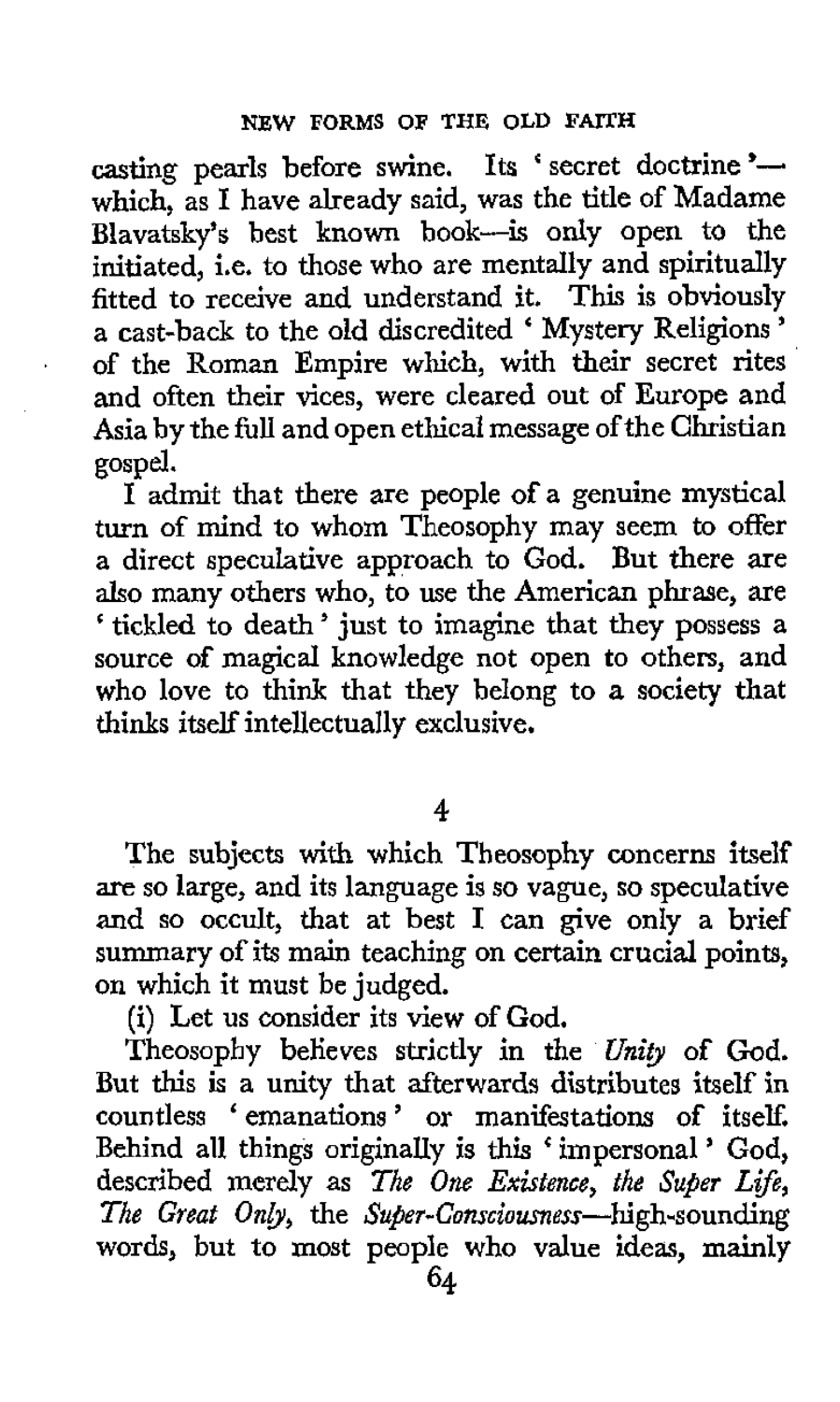words. God is in and through everything ; and everywords: Cod is in this emodgli everything ; and every-<br>thing is an 'emanated part ' of Him. He is ' everything thing is an 'emanated part' of Him. He is 'everything<br>that is '; and of course, 'everything that is ' is a part of Him. **This** is a modern form of discredited pantheism.

Madame Blavatsky speaks of God as follows : ' We reject the notion of a personal, or an extra-cosmic **and**  anthropomorphic God. The God of theology is a mass of contradictions. We will have nothing to do with him.' **Again** she adds, ' It does not think, nor does it exist, as it is Be-ness, not a Being.' **1** If the God of theology is a mass of contradictions, this is much worse ; for it is a mass of intellectual absurdities. If God does not *think* and does not *exist,* how can there be any *mind* or *existence* in any of His ' emanations,' most of all in **us** and in Madame Blavatsky? The only possible source of ' mind ' in **us** or in the world is ' mind ' in our creator.

After the same vague and inconsequent fashion, Mrs. Besant writes : ' He is vaster than Space, and in Him move the uncounted myriads of stars, each one the centre of **a** system. He is minuter than an atom, for He is within every atom as its indwelling life.' *<sup>8</sup>* We admit that this expresses one side of a great truththat God is in His own world, and not austerely aloof from it, and that we, and indeed everything, live and move and have our being in Him. But it is one thing to believe this, and another to identify God merely with the things that exist, or to say that He is *Be-ness*  and not a *Being.* It may be difficult for **us** to think **of**  a personal God as 'infinite,' but it simply defeats our reason to indentify  $\overline{\text{Him}}$  with the sum of the things that are finite.

**<sup>1</sup>***Kg to Xheosofiihy,* **p. 66**  *Xhs Universal Xext-book of Religion nnd Morals,* **Part I, p. 10**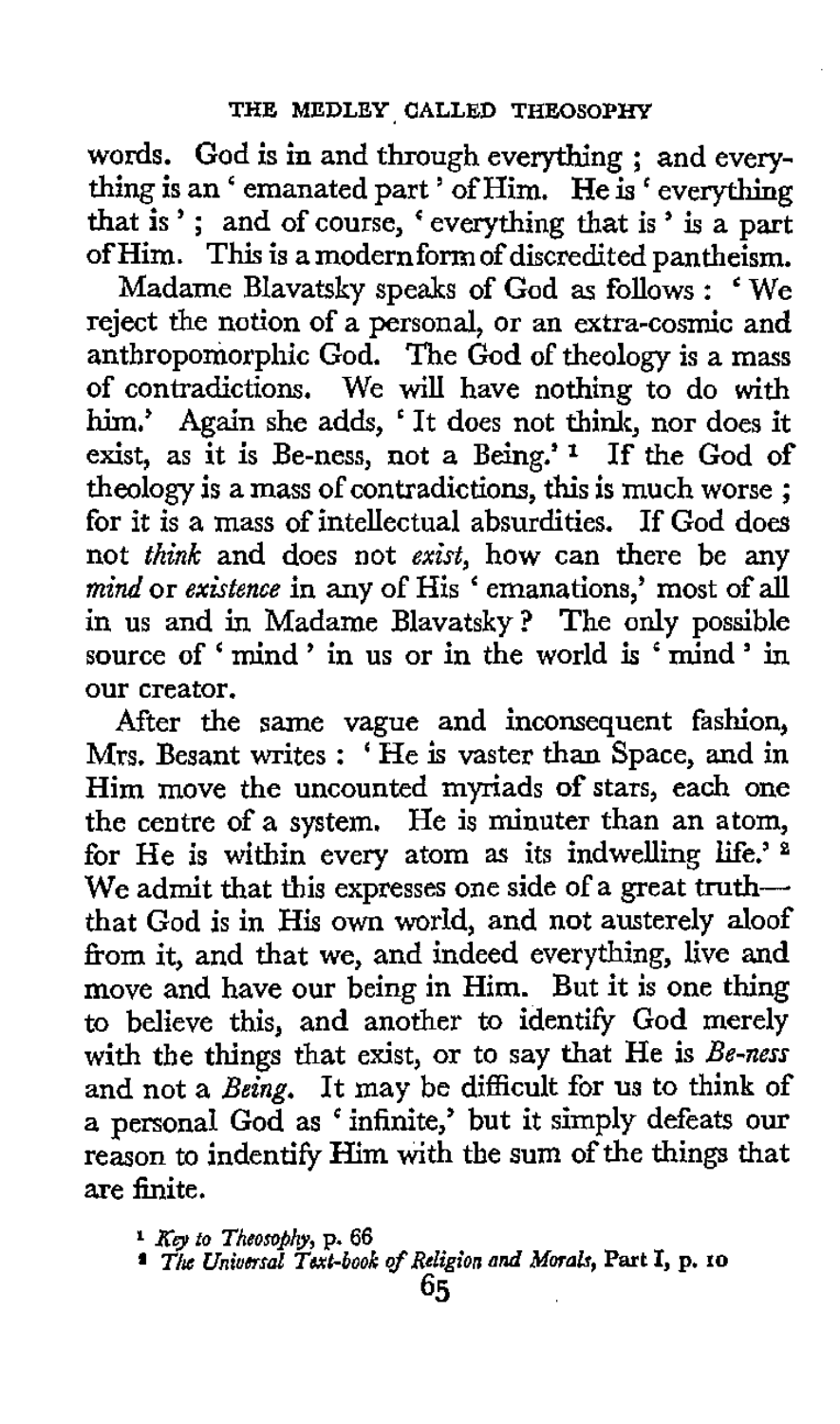This is plain pantheism, at its best and its worstat its best, because it seeks to find a unity in the world : . at its worst, because it is content with a false unity. In Theosophy there is no personal God, as we Christians speak of Him. He is in His world, and cannot be separated from it, and cannot be known apart from it. He cannot be said to 'exist' at all, apart **from** His universe, which is itself only an 'emanated part' of Him. It is difficult to grasp whether a Theosophist thinks of God as ' He ' or ' It.' Madame Blavatsky says that God is not so much a Being as Be-ness--whatever conceivable idea can be attributed to a Be-ness that is not a Being! God is just the One Great Existence, the Everything that is. This type **of'** unity ' is simply meaningless to our minds.

,

As I have been forced to point out elsewhere in this book, it seems queer to me that while denying that God is in any sense a Personal Spirit, greater than His own created world, who lives in and yet transcends His own world, the Theosophists should none the less so constantly attribute to Him such qualities as love, justice, and truth which, so far as we are concerned, justice, and truth which, so far as we are concerned,<br>can only be known to us as ' personal' qualities, i.e. the relations which only thinking beings can have to each other. If Be-ness is not a Being, we cannot by any possible logic give to it any of the qualities which belong solely to a personal Being.

(ii) According to Theosophy, Jesus Christ is in no sense a special and perfect revelation **of** God's mind and will to all mankind. At the best He is a Great *Master,* equal no doubt to Buddha, Brahma, Confucius, or the mysterious Masters and Adepts of the Great White Brotherhood, who live somewhere deep in Tibet. He is only one of God's many ' Masters.'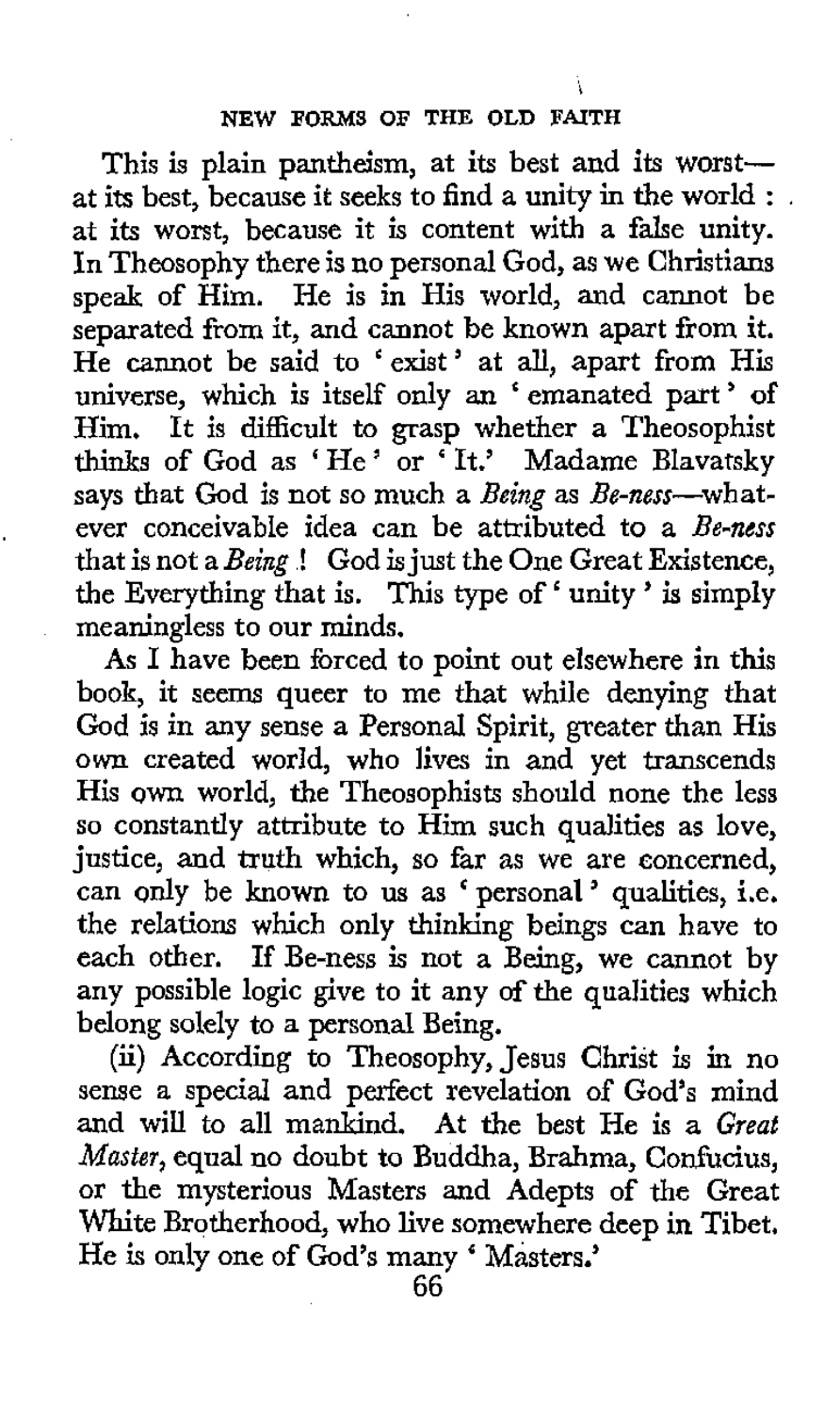The Theosophist account of the 'history' of Jesus is quite remarkable. According to Mrs. Besant, He was born in Palestine in the year 105 B.C.<sup>1</sup> He was educated and trained.among a community of the Essenes in the deserts, and entered some kind of monastery where he met ' learned visitors ' from India and Egypt with whom He discussed all sorts of secret doctrines. He Himself was initiated into the mysteries of Egypt and the East, and was thus prepared to become a ' fitting earthly vessel ' for one of the Great Sons of God. He only received the ' Christ-part ' of His nature at his Baptism ; and after the Crucifixion, the Christ-part left the body of Jesus. But He returned in a ' subtle spiritual body ' ; and for fifty years He in a 'subtle spiritual body'; and for fifty years He<br>remained among His disciples, 'teaching the mysteries.' I only narrate this fantasy to show how the Theosophists can treat history, and what reliance can be placed upon their reputed ' direct knowledge.' If this was *<sup>a</sup>* upon their reputed direct knowledge. It this was a<br>revelation ' from the Great White Brotherhood through Mrs. Besant, it will help us to evaluate their other revelations at their true worth.

The Christian message of Jesus **as** the Redeemer and Saviour of sinful mankind has no meaning whatever for Theosophy. To begin with, by their 'law of Karma '-which we shall discuss later-Theosophists believe that there is no place for *repentance* in our human lives, and no possibility of *forgiveness* or *remission of* sins. As **a** man lives, so must he receive exact penalty; and this penalty is worked out, not only in this life but also in the trailing penalty he drags with him into some other of his many reincarnations. In this sense, Theosophy is a kind of final despair. There is no hope of forgiveness or of a new redeemed life here for any

**<sup>1</sup>W. S.** Urquhart, *Theosophy* **and** *Christian Thought,* p. **195**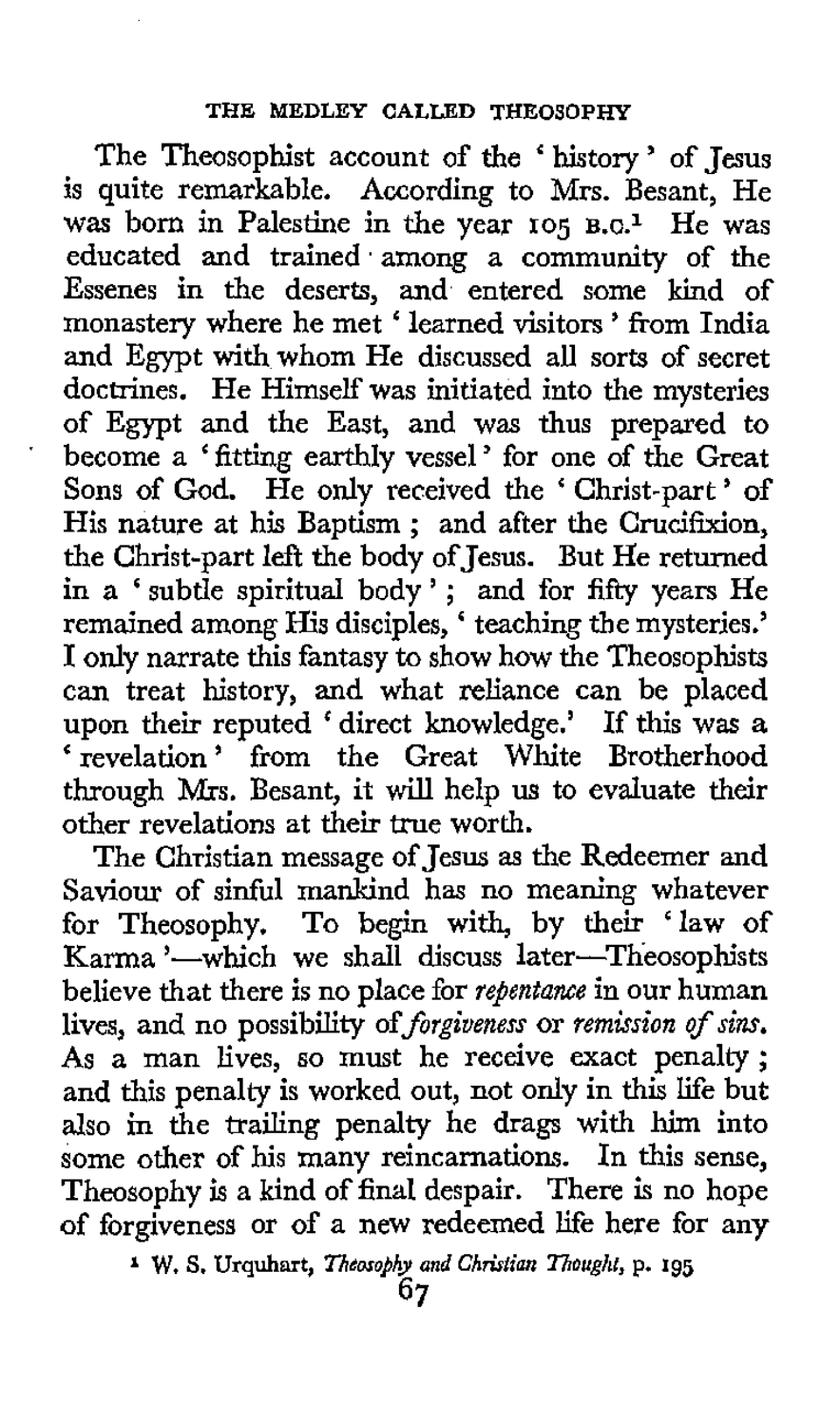sinful man. He must 'dree his own weird' **for** his evil and his sin throughout hopeless centuries of reincarnation, until-millions of years hence-he may at last be set free from the burden of self-living. That very picture of the ' burden **of** selfhood ' is a kind *of* final pessimism.

How hopeless human life is without any uplifting doctrine **of** the love and redeeming Grace **of** God, with His healing and pardon, is emphasized in this quotation : ' The Theosophists themselves tell us that the progress of the soul in this endless chain is almost inappreciable through many lives : they teach us that only those capable of going through special initiations and a training in self-conquest of the severest character can make any decided progress. The whole conception of it leaves us weary and hopeless in the extreme.'

Moreover, in spite of Christ's full teaching to the simplest of people-for example, His revelation to the ignorant woman at the Well of Sychar-Theosophists, in order to justify their own pretensions, claim that He too had a 'secret doctrine,' only revealed to special adepts. It is true, no doubt, that deeper and richer Christian knowledge will always be given to those who tune themselves fully into Christ's spirit. But we do deny-the New Testament being our witness-that Jesus did not fully give His perfect revelation of God's Kingdom to *any and evey accepting soul.* In other words, the Jesus to whom Theosophists refer is not the Jesus of the historical New Testament. He had indeed an ' inner circle ' of disciples or students, but only in order that these learners should be fitted and qualified to go out to declare the *whole counsel of God* to all men, equally, everywhere.

**1 M. Carta Sturge,** *Theosojlp and Christianity,* **p. 84**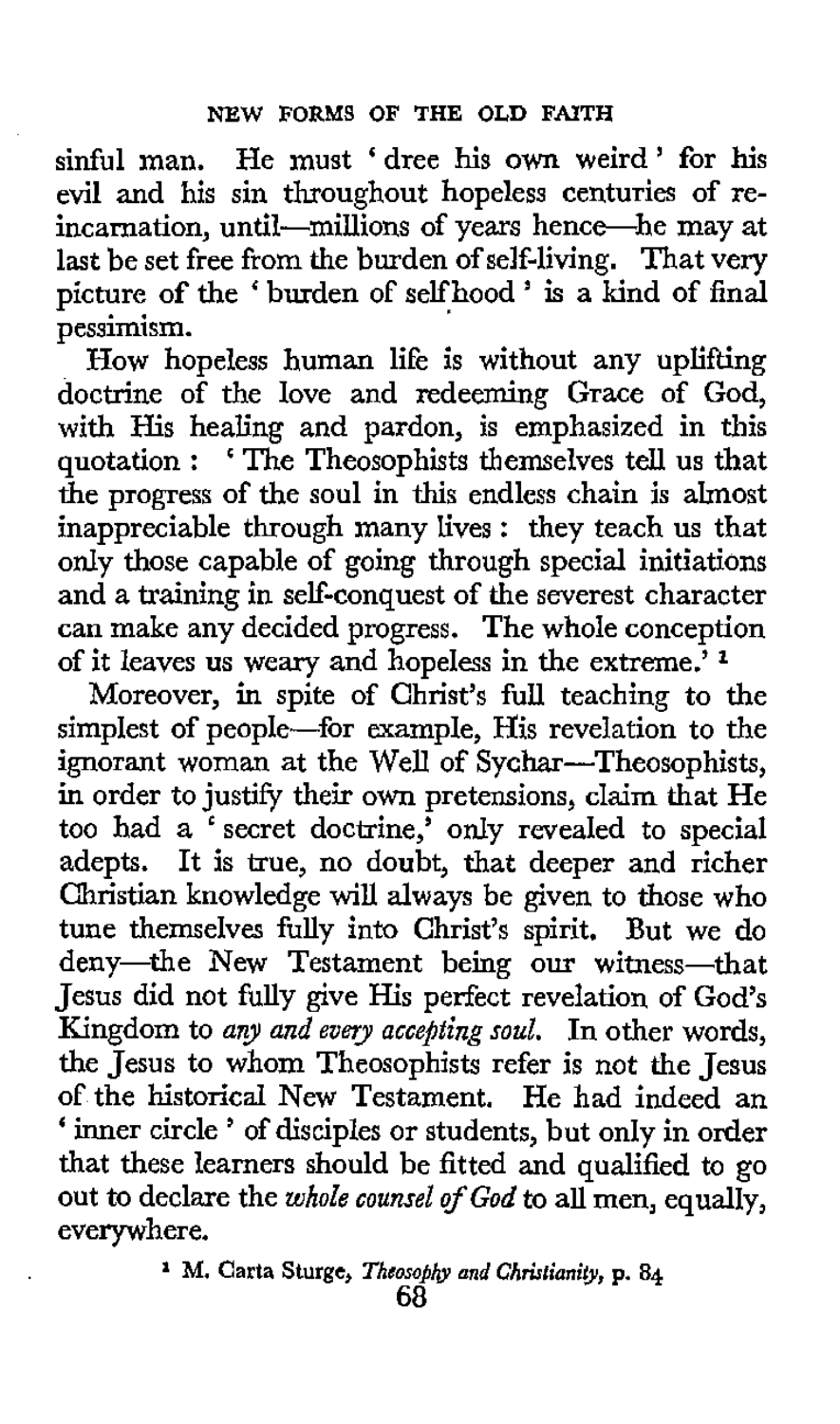**I** need not speak much about the Theosophical idea of the evolving universe, because it is mainly here that their speculation runs riot and disports itself in the outdated pre-scientific notions of planes, circles, stages, and steps, about which there can be no possible confirmation one way or another. The universe of created things-though to the Theosophist there is, strictly speaking, no ' creation ' as such-came into being by ' emanations ' of this Great Be-ness or One Existence. How this Be-ness *willed* to do this, when it had no **WiU,**  is not explained. When we consider Theosophy's account of how this world came into existence, we enter upon a series of amazing speculations, an elaborate series of descents or planes, in which 'the coarsest of the spirit-matter in the upper plane becomes the finest in the plane beneath.' And so on and on-and down and down-through successive planes and manifestations until at last we reach **this world** and the life we now know on earth. How all these successive planes and circles of creation were first made known to the Great White Brotherhood, who are only ' creatures ' like ourselves, we are not told.

So far as I can grasp the vague terms-pseud scientific and pseudo-philosophical-in which Theosophists speak of the evolution of the world, it seems to be something like this. There comes or emanates from the Great One Existence something called a Logos. This Logos--' **by** imposing on Himself a limit,' according to **Mrs.** Besant-becomes the Manifested God. Then comes the self-unfolding of this Logos into a three-fold form : (i) The Root of All Being, The Will ; (ii) The Father-Mother of all the Worlds, Wisdom;<br> $69$ *8* **(W) 69**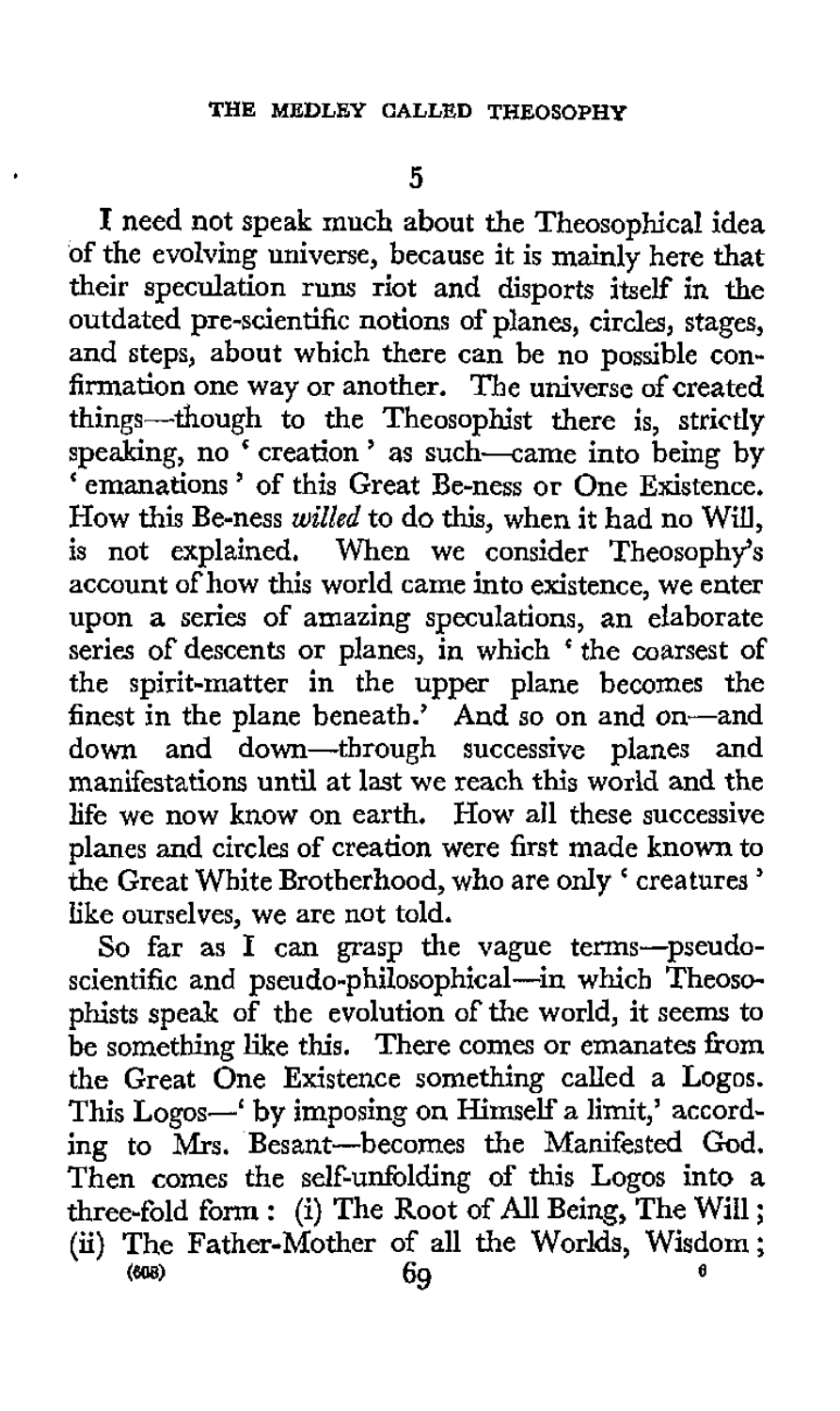(iii) **The** Universal Active or Creative Mind, the Fount of fashioning energies. And so on and on, plane after plane of manifestation, until **we** reach the world and the life now familiar to us.

To our minds, any theory of creation must always be a problem ; but this Theosophic account is simply crowded with problems. (i) It is at best a string of conjectures-unsupported and even needless conjectures -quite alien from any of our scientific knowledge of the processes of evolution from the simple to the complex, or the gaseous to **the** solid. (ii) To one who asks €or any definiteness of thinking, it seems mainly a reel of high-sounding meaningless words, a barrage of language. (iii) This theory of evolving planes of (iii) This theory of evolving planes of descent cannot possibly explain anything apart from *the will and power* of *a creating spirit.* (iv) **How** can this elaborate hypothesis of steps and stairs be verifiable to anybody's mind, apart from the airy supposition that it was revealed to Madame Blavatsky by a College of Adepts hidden deep in Tibet. These people, if they existed, being men like ourselves, could not possibly know anything more than we now do ' by their own unaided efforts.' **(v)** Most of all, this account throws overboard all the established findings of science. Theosophy claims to be scientific. If so, then its scientific tests and facts have no conceivable relation to anything that we know about exact science ! Is it not better-far better-in a great faith to admit **our**  ignorance of God's resources and powers and rely upon **His** creative Will and designing Love, than to attempt to delude ourselves behind what is only a smoke-screen of wild conjectures and whirling words ? Emanations can explain nothing without the character and purpose of a designing God.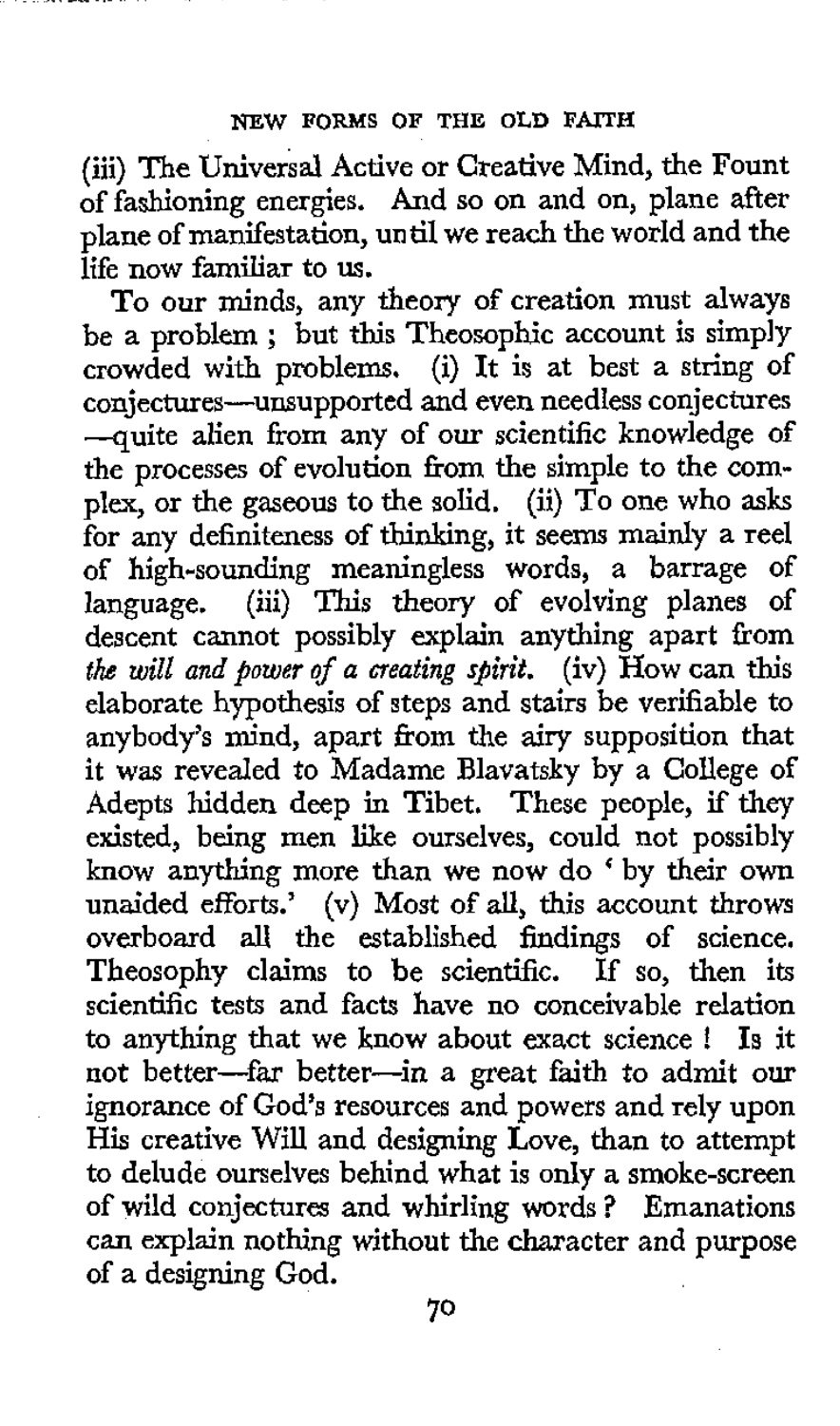If we are amazed at these conjectures regarding God<br>and the World, when we come to consider the nature of man, we are dazzled. God emanates to us in a series of *descents,* but man evolves upwards in an equally mysterious number of *ascents.* It appears that we have seven kinds of body. (Seven, by the way, is a magic number with Theosophy; everything seems to evolve in sevens-which in itself seems childish or artificial.) **<sup>1</sup> Our** salvation consists in working up through these seven bodies to the highest. But even then, after death, we are returned, by a series of infinite reincarnation, to begin the weary process again.

Human nature, we know, is complex, **I** wonder, however, if it can be just **as** complex as the following : First, we have a *Physical Body* which, of course, we all admit. Of this there is a mysterious *Etheric Double,*  which is said to be ' the seat of the life-force ' and the source of ' vitality.' These points should be noticed here : *(a)* In Theosophy these various ' bodies ' which we are alleged to possess are all given fanciful *Indian*  names, such as *Jiua, Manas, Atma,* and what not; but **as** such, they are mere words to those who are not Indian, and sound a little like mumbo-jumbo ; and in effect they show that Theosophy is entirely Eastern in origin. (6) What does an *Etheric* Double mean? It is evidently taken from the theory that there is such **a**  thing as ' ether ' filling all space-an assumption that has been discarded by science. **(c)** What is this

<sup>1</sup>As instances of the ' magic seven,' Theosophy says that there are seven planetary chains, each with seven globes. There are 'seven **kingdoms** of **Nature, and** in **our own globe there are seven interpene- trating worlds. On each planet there are seven** Root **Races, and each has seven sub-races.** All **this must be either magk** or **nonsense.**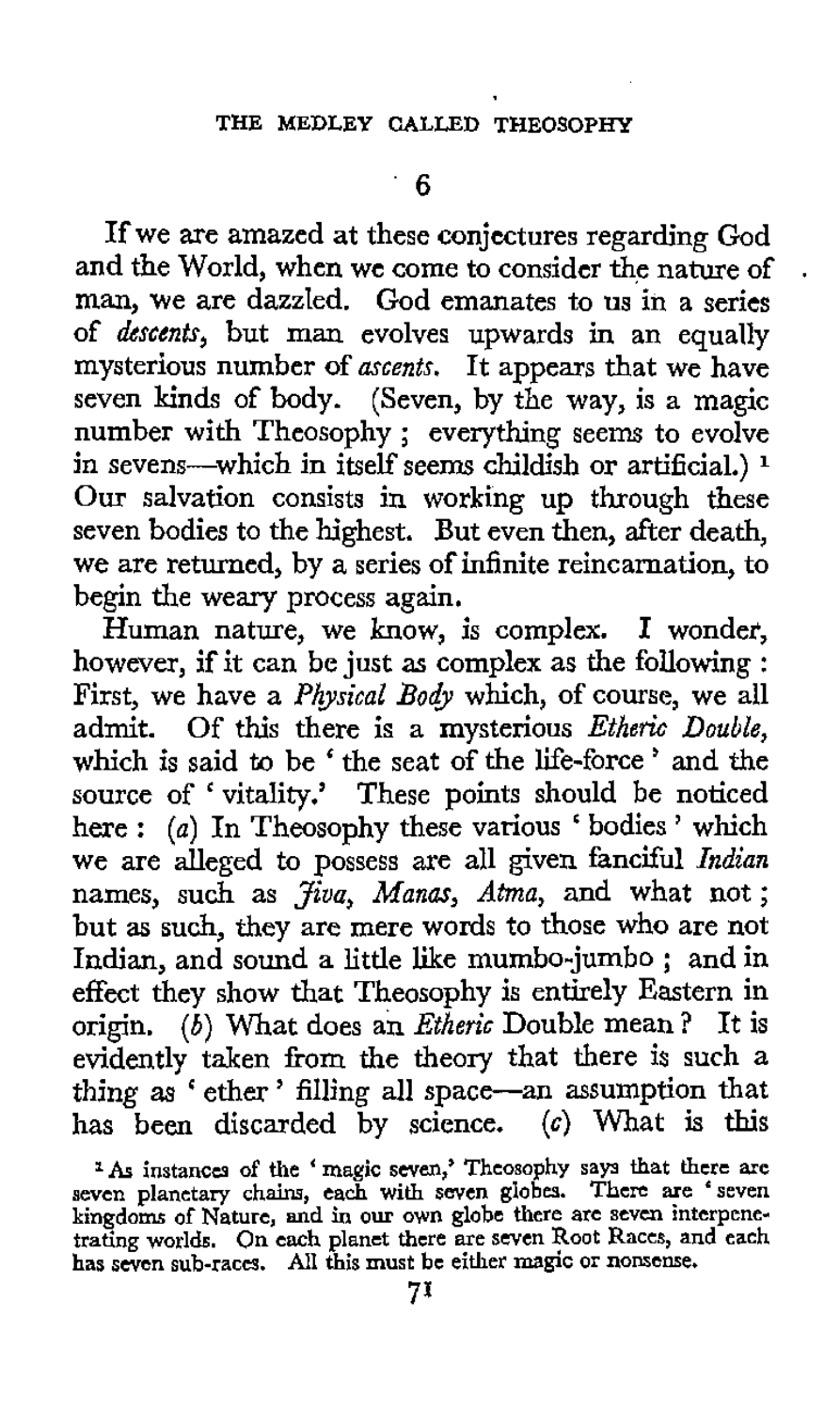'vitality-body' which can possibly be spoken of *seyjarate* from the physical body? It is quite accurate to speak of the ' vital force ' in us, or in any living thing, which alone gives the physical body its living unity: but the one cannot exist without the other. But to call **our** ' principle of life ' an *Etheric Double* is just *so* much nonsense.

Then we have an *Astral Body*. Here the Theosophists really let themselves *go.* They can tell us its shapeit is oval, egg-shaped, and protrudes about a foot beyond our physical body ! They can even tell us its *colour.* Its colour changes with our feelings. Love makes it rose-coloured, religion blue, intellect yellow, spiritual aspiration violet. Commenting on this, someone has remarked that if a man in the course of the day were **to** change **his** feelings often, he might well become the nearest approach to a chameleon that we can imagine !

Beyond this, there is a *Mental Body,* which is the seat of thought. Then there are bodies which belong to our timeless existence-a *Causal Body,* a *Super-Spiritual Body,*  and *so* on. But why go on? This is only playing fancifully with modern psychology, and giving useless and materializing names to what are only subtle parts of our undivided personality. Psychology may pursue many interesting experiments in the obscure quarters of our queer personality; but its greatest gain so far has been to show us that in spite of everything we are more than ever a *unity,* not a collection of different ' bodies' but a self-acting unity. Here, once more, Theosophy is convicted of gratuitous speculation-some **of** it absurd, and all of it Eastern. Certainly its talk of science can be set aside. Or at least, it is a different kind *of* science from anything we **know** ! The best we can say of the claims of Theosophy is that so few of its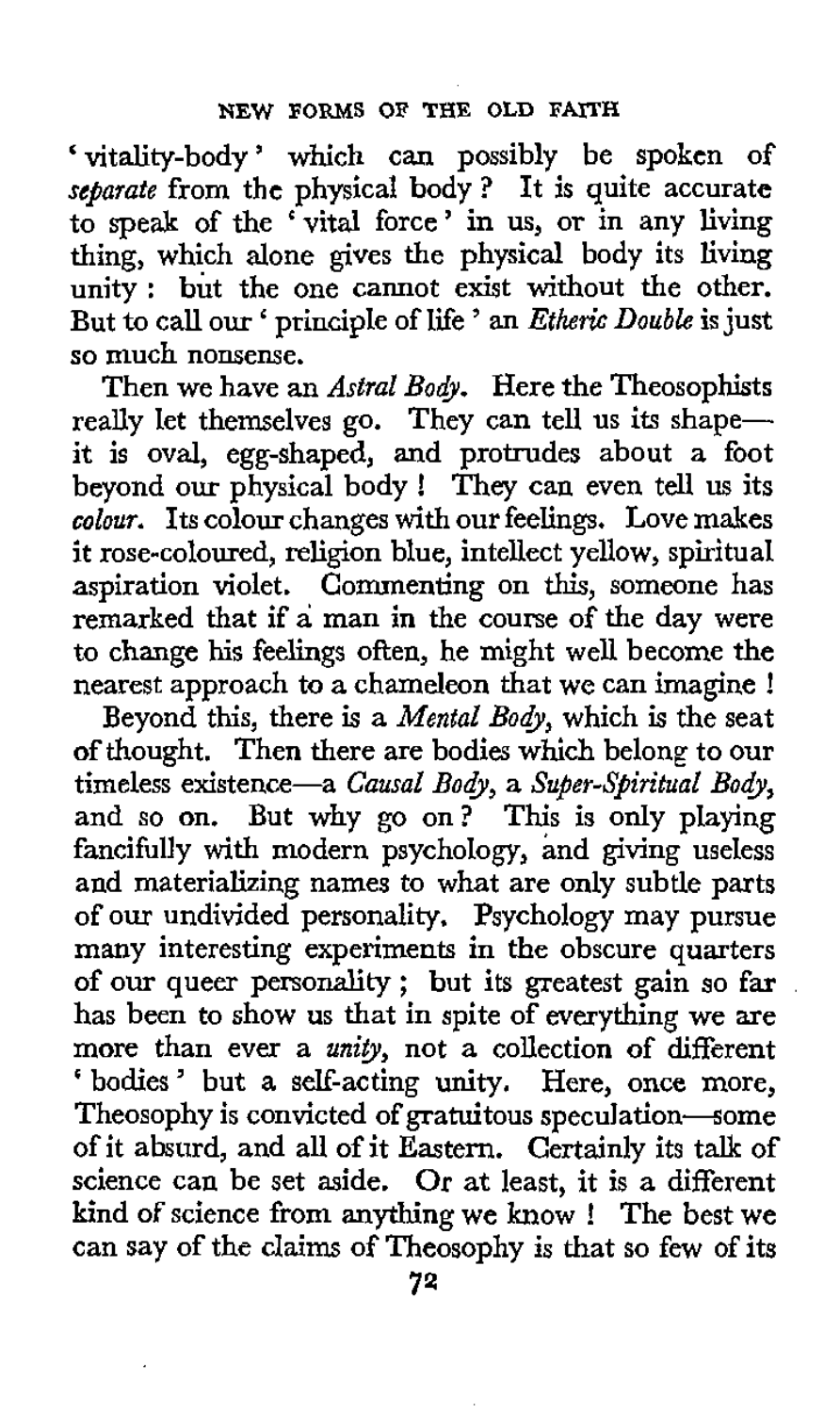statements can be either *proued* or *disproved,* because they are merely speculative guesses beyond the reach of all testing or examination.

Paul Oltramare sums up this specious psychology of the human soul thus : ' In short, with an almost total disregard of the law of parsimony and of the rule against the multiplication of entities, we may explain many of the mysteries of our present life, and many of the hitherto unexplained problems of Nature by simply transferring the difficulty to a higher plane, and 'discovering ' beings personally responsible for what previously appeared to be a mysterious occurrence.' **<sup>1</sup>**

**7** 

*d* 

Finally, this short account would be incomplete without some reference to Theosophy's wholesale adoption of the Eastern background of *reincarnation,* a theory to which Theosophists are definitely committed, **as** they claim that it alone throws any light upon the shadowed side of the ' tragedy ' we call life.

Theosophy asserts that after the soul in death has worked its way up through its numerous planes and circles, it is sent back-we do not know how or by whom or why-to begin the weary round again. Its new state in every fresh reincarnation **is** strictly dependent on its previous life. Its ills and sorrows, its disease or happiness, its powers and capacities, its shame or **its** glory are the inescapable outcome of that previous existence, the natural penalty of the past by the austere laws of Karma which act inevitably.

For unsubstantiated speculation this doctrine of reincarnation tops everything-not only unsub-

<sup>&</sup>lt;sup>1</sup> *Encyclopadia of Religion and Ethics*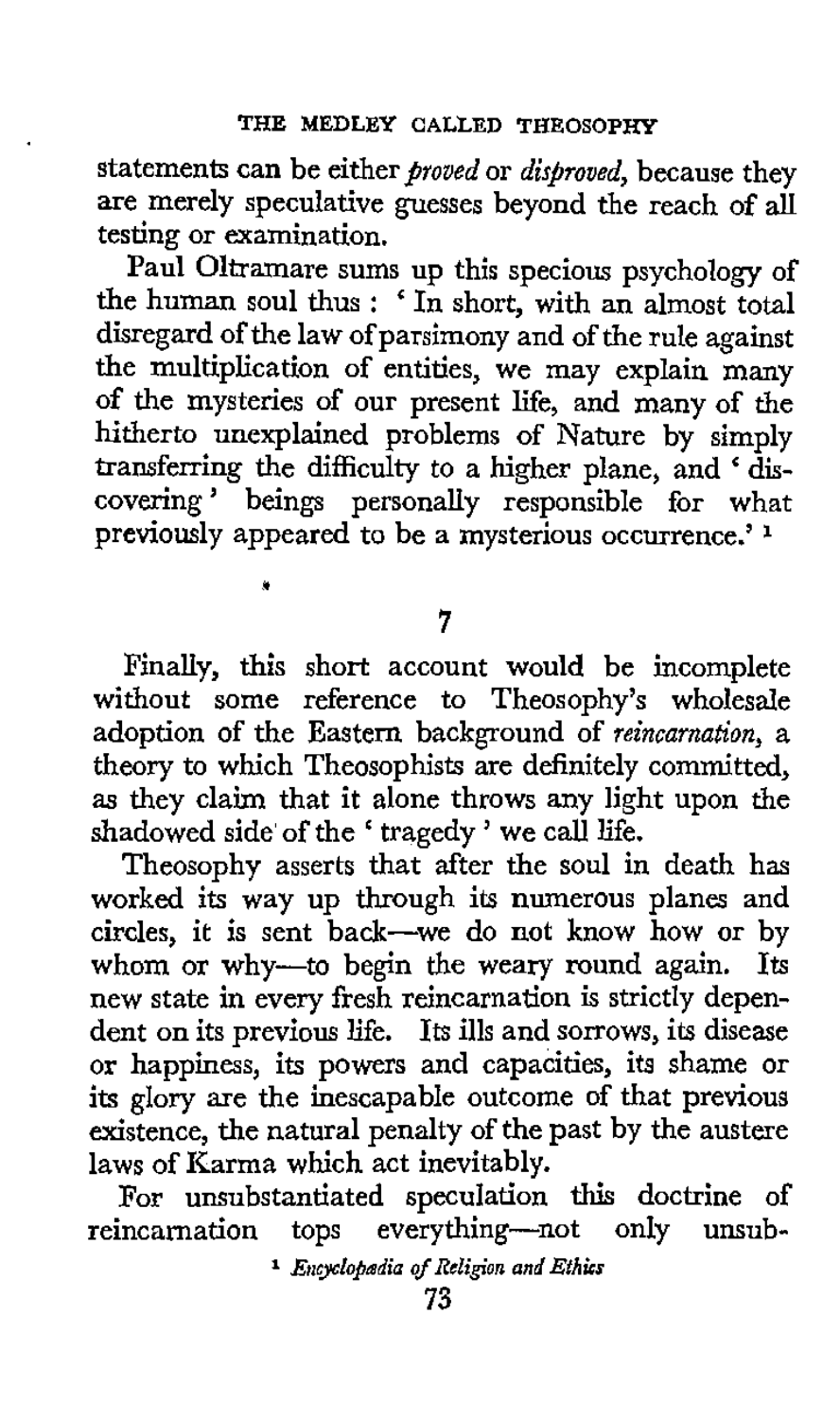stantiated, but actually contradicted by the proved results of the sciences of biology and heredity. specious way, the incarnation theory seems to give certain types of mind a satisfactory explanation of some dark facts in our difficult life. To say that a man's position or power, talent **or** quality, character or gifts, disease or good fortune are only the natural and inevitable outcome of his personal behaviour in **some**  previous form of existence, seems unassailably satisfactory and comforting. If a man believes this, he can have no grievance against God and no kick against life. There is no apparent ' inequality ' in Providence to explain laway ; our condition of good or evil is only and entirely due to our own past merit<sup>\*</sup>or demeritand there's an end of it.

The belief **in** reincarnation goes back to the most archaic elements of human speculation. It **is** a relic of the child-age of man's thinking. To begin with, it is closely linked with the earliest forms of animistic religions where men believed that everything-rivers, trees, hills, animals, and men-had each **a** separate spirit which could leave its own body and visit other people, either to comfort, tease, or plague them. *As*  a result of this, most early peoples believed in some form of ' transmigration ' of one spirit into the preserves of another ; and the naive folk-lore of the world is full of amusing or tragic stories of how a soul could migrate and inhabit another life, Men could be changed into swine, and the spirit of **a** wolf or a cat could possess a human life. Devil-possession and such kindred ideas are only forms of this universal child-thinking of the past.

No doubt, this naive belief helped to explain to our forefathers some of the apparent abnormalities of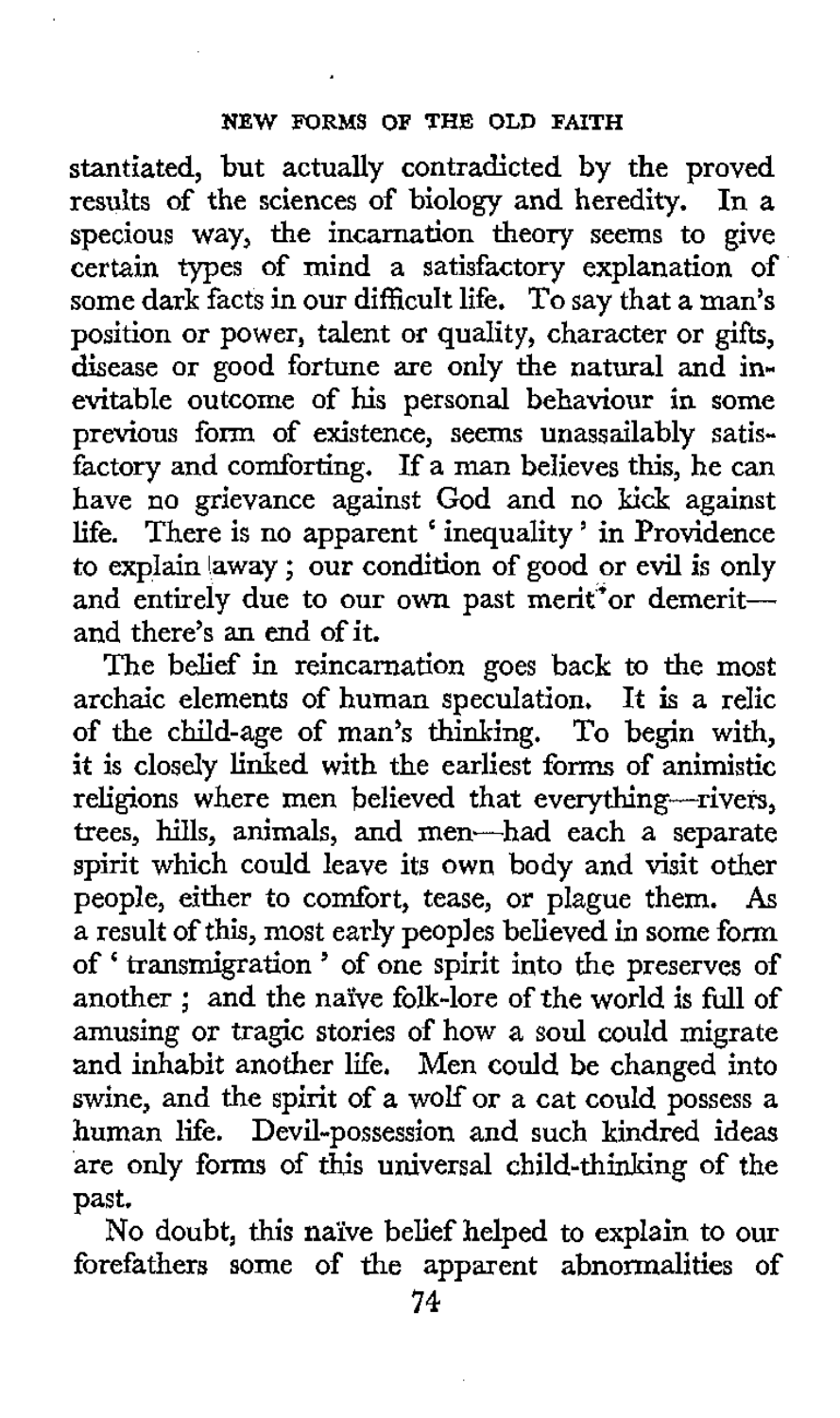human life. When a man behaved like a pig, it seemed such a satisfactory explanation to say that the spirit of **<sup>a</sup>**pig had migrated into **his** life ! All this represented man trying to think and reason: and if to-day we smile at the naive explanation he gave, we honour the groping mind that felt it *had* to find some working theory.

This belief in ' transmigration of souls ' lingered on even when men grew secretly ashamed of the belief. It lingered in literature especially, where the poet or the dramatist used it with artistic power. But most of all, it lingered in the folk-lore of the people and in the magic tales so often told to children, who have always had that divine gift of making the incredible seem so natural. What stories were told of ogres, giants, magicians, and witches who (if you were not good) could switch your spirit in exchange for **Mr.** Bruin's or Mr. Reynard's !

Especially in the locked-up East, where not even the backwash of passing science had lapped the shores, this belief in transmigration and reincarnation remained unshaken, **as** it still does in their popular religions. Here the theory, at least in modern days, is confined to **thi:** *souls of men* ; and there is no belief that the spirits of animals and men are interchangeable. But undoubtedly this belief in the reincarnation of spirits still holds strongly in Eastern religions like Buddhism : and it is from these Eastern pre-scientific sources that modern Theosophy has appropriated its doctrines-a remnant, I maintain, of the most archaic and naive elements of pre-scientific speculation ! ' We cannot say why one belief rather than another has been adopted in any specific instance ; but it is clear that the resemblance of children to parents or other relatives has played some part. The complex of beliefs **is** therefore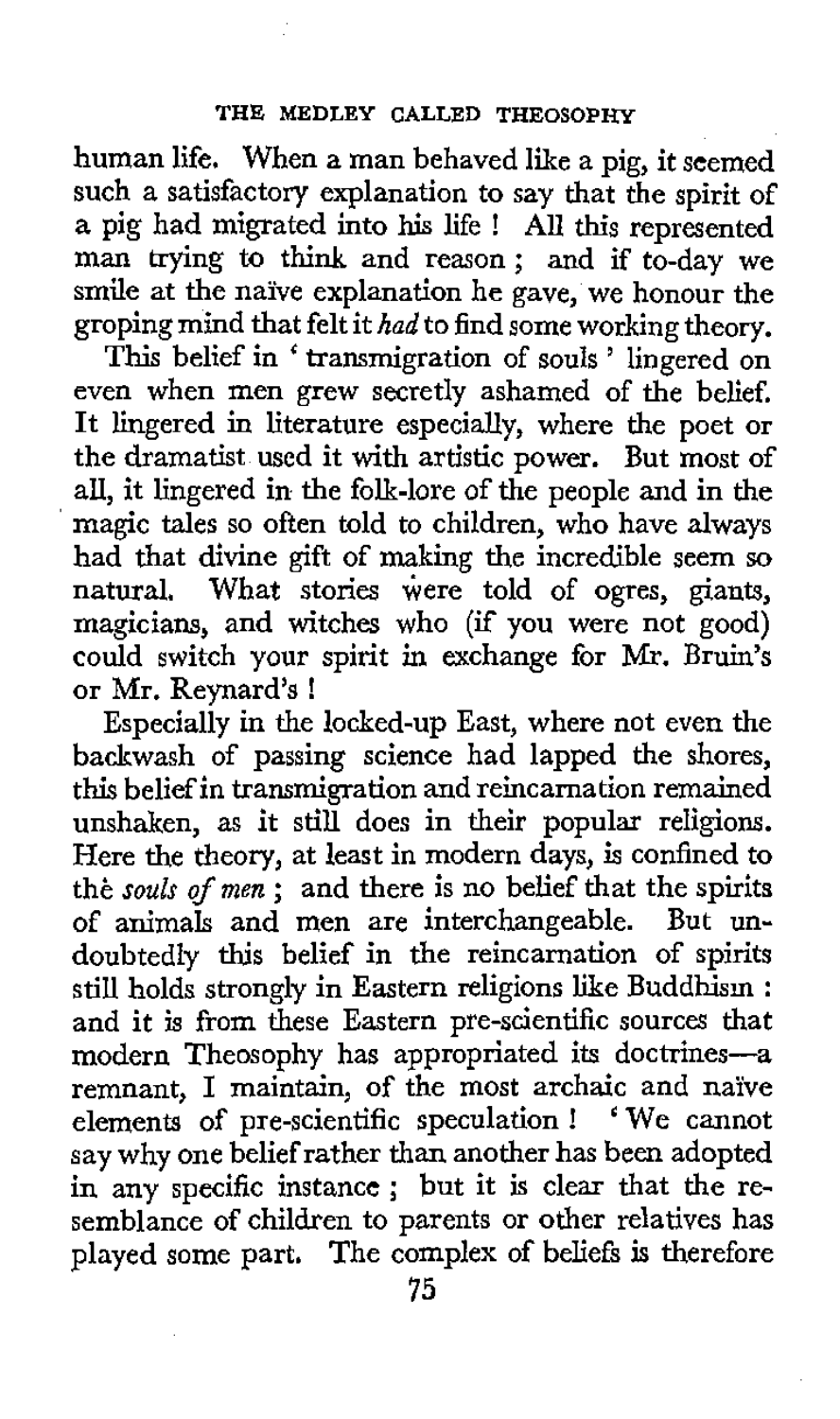to some extent a semi-scientific creed, taking the place of a biological account of heredity and based on reasoning that we can folIow.' **<sup>1</sup>**

Theosophists are now committed to this ancient and outdated belief. They assert that the human spirit, after death, is sent back to live again on earth in a new life-in any land, any nation, any age, or any clime. They believe that this alone explains the apparently chance allotment of illness, sorrow or weakness which afflicts so many lives. **For** by the Law of Karma our new life is only the accumulated outcome of our personal conduct in some former life-the fruit of **our**  own past goodness or evil. *We are only receiving our natural deserts* : *and so there is no possible ground jbr complaint or repining against the inequalities of Providence.* 

Apart from the sheer speculation of the theory, and the plain contradiction of the findings of genetic science, is the theory as *just* and *satisfactov* as it seems ? We admit that many of the intolerable limitations with which some people are born into this world, may seem inequitable, cruel, and unjust on any theory. But the point *is-are they less unjust or less cruel or less inequitable on the theory of reincarnation* ? If reincarnation is true, does it seem less unjust for me to suffer for sins and faults committed in a past life *of which I have not the slightest memory, and with which I have no intelligent connection?* How is it just for me to be punished now **for** sins which I don't *know* I ever committed? Reincarnation may seem to lay a few difficulties, but it actually raises a hundred more.

always dodges ! It says that our present inequalities in this life are only **the** natural outcome **of** former Further, there is a subtle point which this theory

<sup>&</sup>lt;sup>1</sup> N. W. Thomas, *Transmigration*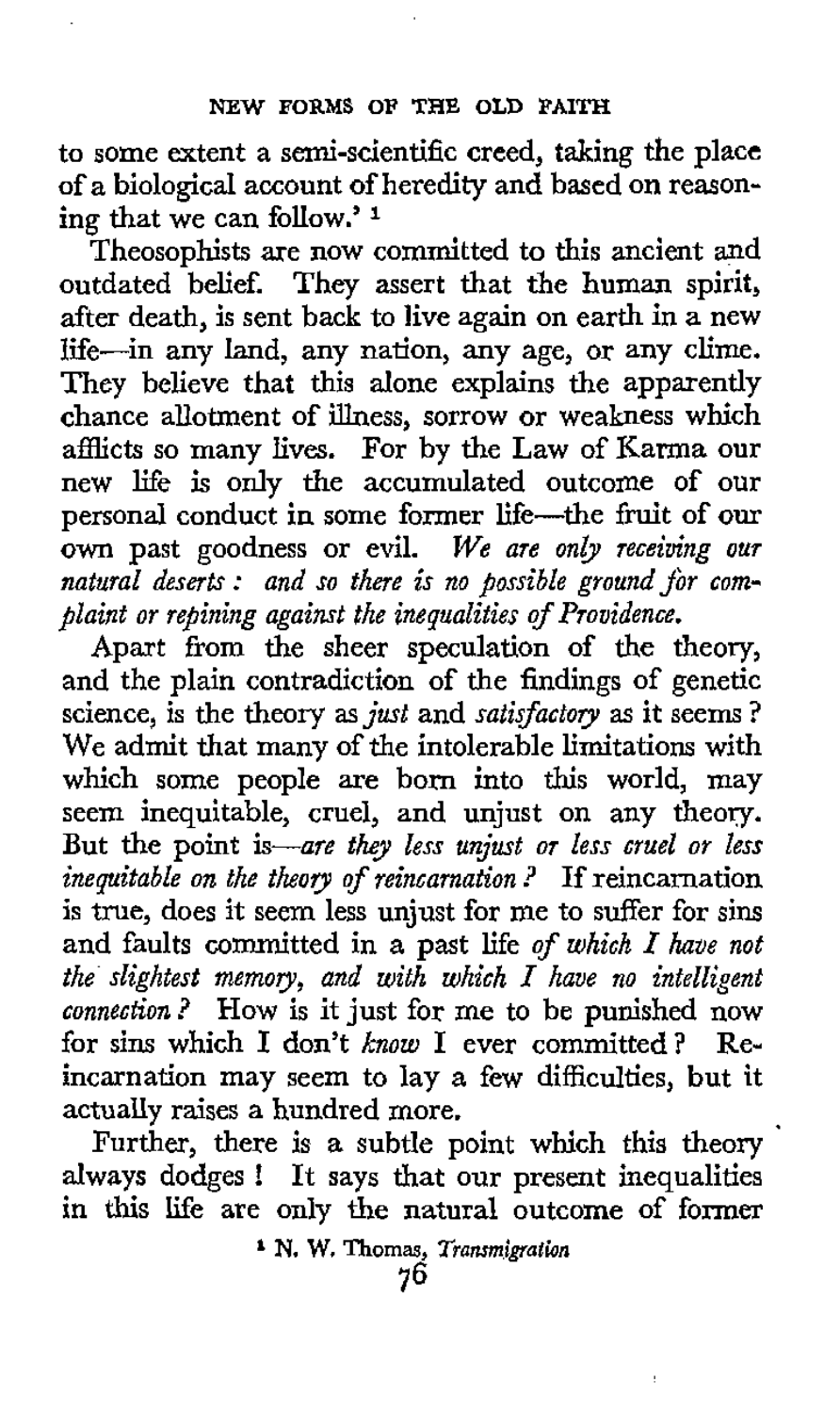inequalities in some past incarnation. But only go far enough back and ask *why* there should have been these inequalities in the past, and what caused them' or justified them then ? The truth is that here as elsewhere, Theosophy doesn't face up to any of the ugly facts, but only pushes them into the dim past. If I suffer to-day because I was a slave ten million years ago, the one question that Theosophy doesn't faceand the one question that must concern me-is why *was I a slave ten million years ago* ? It is just as unfair and inequitable that I was once a slave as that I should now suffer for it helplessly and unavailingly to-day. You don't abolish a rock just by throwing a few inches of soil over it, or by shoving it into a dark cellar.

/

In any case, every theory, if it remains a mere theory, must be judged by its total effect on the things of final value in human thought and endeavour. On the one hand, there can be little doubt that the ideas of reincarnation lessen a man's notion of his own personal responsibility for what he makes of his life, his opportunities, and his character. If he is just what some dim unknown past has made him, both in his circumstances and his qualities, he tends to deny his own responsibility, and lays the blame anywhere else than on his **own** endeavours. And on the other hand, as has been proved in most Eastern nations, this theory has been the brooding mother of all kinds of ignoble fatalism and effortless resignation, which have robbed men and women of any saving dream or **a** passionate desire for material and spiritual betterment.

Further, I very seriously question the ethical quality and worth of the motive, so highly extolled by the Theosophists, with which a doctrine **of** reincarnation seems to provide me for living **a** good and unselfish life.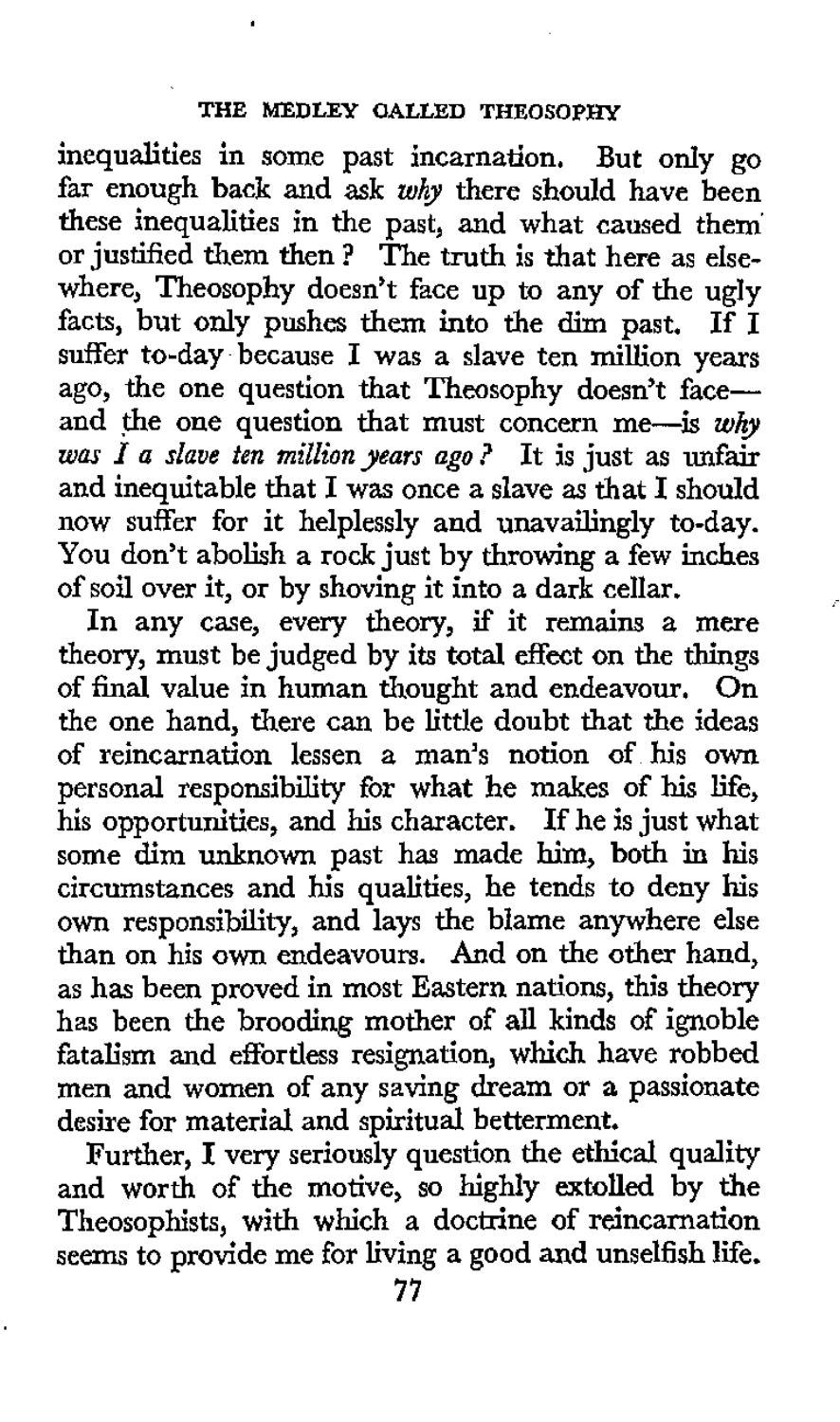1 am *asked* to live nobly and serve others unselfishly- (and **I** should like here to do honour to the fine programme **of** social service which Theosophy advocates) -but from what motive and inspiration am I asked to do this? Simply and solely that by **my** present good living and good works I may make it easier for myself in a subsequent existence, and may thereby work myself out eventually from the wheel of 'future reincarnations in this weary world, and may lose my personal soul in the Divine, and be **thus** freed from the burden **of** my own selfhood. I cannot help agreeing with one acute critic who labels *this* 'camouflaged selfishness.' In the Christian ethic, the motive for the good and generous life is strangely different from this -because good is good, and is worthy in itself apart from any reward-because loving and serving God, no matter how life treats us, is its own satisfaction-not because by doing good and being kind we shall eventually free ourselves from the painful round of endless incarnations.

*8* 

I am not blind to the appeal which Theosophy may make to certain kinds of people. (i) It offers a seeming spiritualized **unity,** however vague and visionary, to their idea **of** the universe. (ii) It emphasizes the evolutionary processes of the world and mankind, now openly acknowledged by all except obscurantists. (iii) It gives a certain kind of explanation to themysteries of our human lot and hap, on the shadowed side of experience. (iv) It does offer a certain sort of future ' liberation to the soul,' though that liberation may be prolonged for untold millions of years. (v) It does attempt to answer a few of the questions which **many**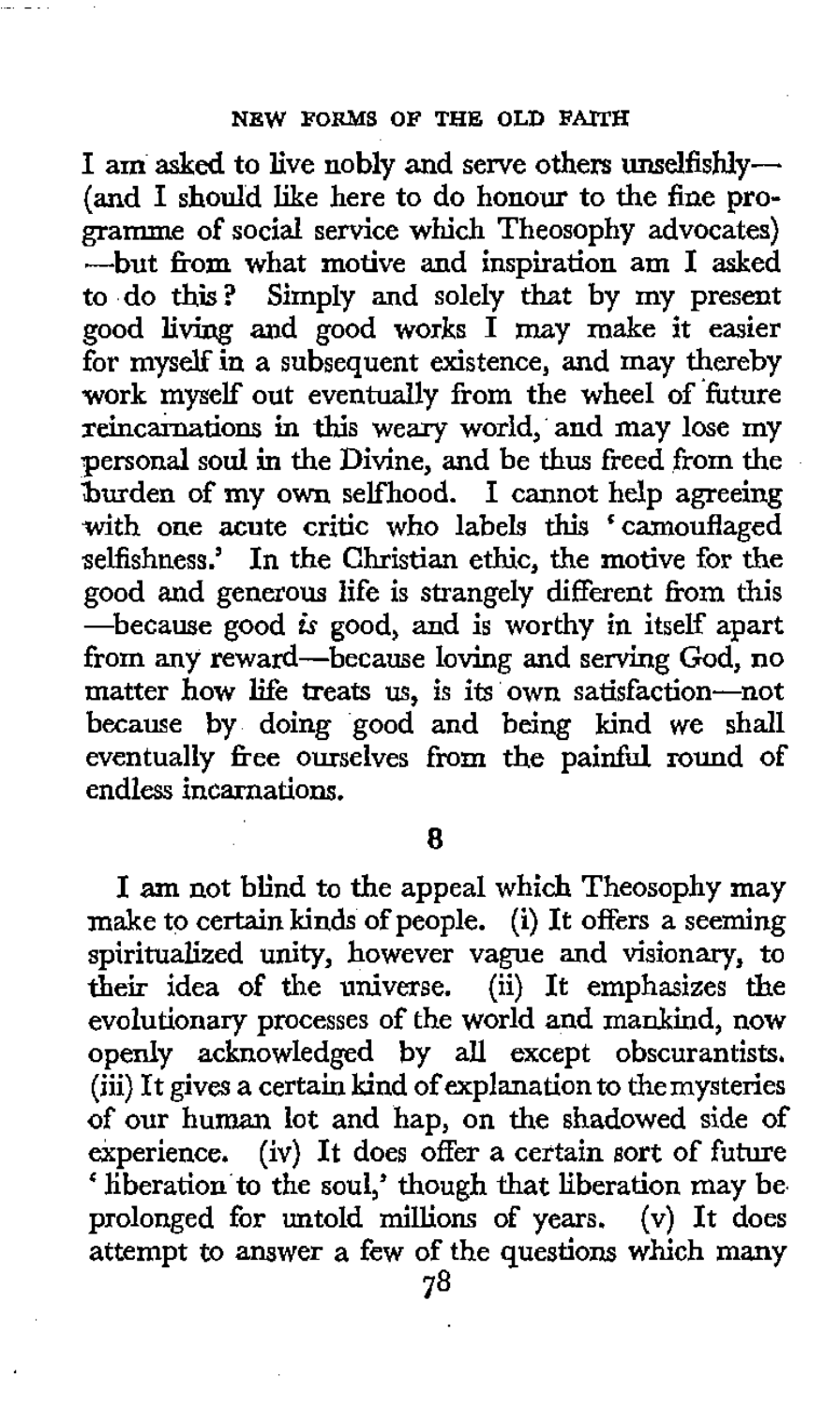of us are generally content to leave unsolved. (vi) It suggests one valuable thing---that there may be real and genuine 'knowledge' beyond mere reasoning and the measuring tape of the practical scientist, and that ' experience of the Divine ' may be as real as experience of anything else. (vii) It stresses the constant desire for our own ' perfecting ' by the good life we lead, and preaches unselfishness and good works as the highest doctrine. (viii) It professes to escape from all dogmatic narrowness, and the common bias of one faith against another, and it also professes to welcome the good points of any creed into its own widespread net. *(ix)* It is the frank enemy of all materialistic and mechanistic theories, tracing everything back to spirit, and trying to reconcile the apparent dualism of mind and matter. (x) By its emphasis on the value of ' active thought,' it tries to justify the place and function of all true prayer in the world : for by its belief in the hierarchy of spiritual powers, it believes that prayer is only a natural tapping of the resources of the universe. (xi) It makes all living deeply responsible, urging that even 'the an inving deeply responsible, uiging that even the things we think ' have an eternal effect for good or ill, and may either help or hinder human development. (xii) It pictures definite progress here, and progress in the after life.

I give this short summary of my grounds of criticism.

(i) Theosophy offers us no God that can be thought **of** as in 'any sense personal, knowable, friendly, or worthy **of** worship. Its theory of ' emanations ' is not only speculatively improbable, but also derogatory of God's character, power, or purpose in His universe. There are fewer real difficulties in calling Him *Father*  than in calling Him *Super-consciourness.* The one at least is an idea : the other is only a word.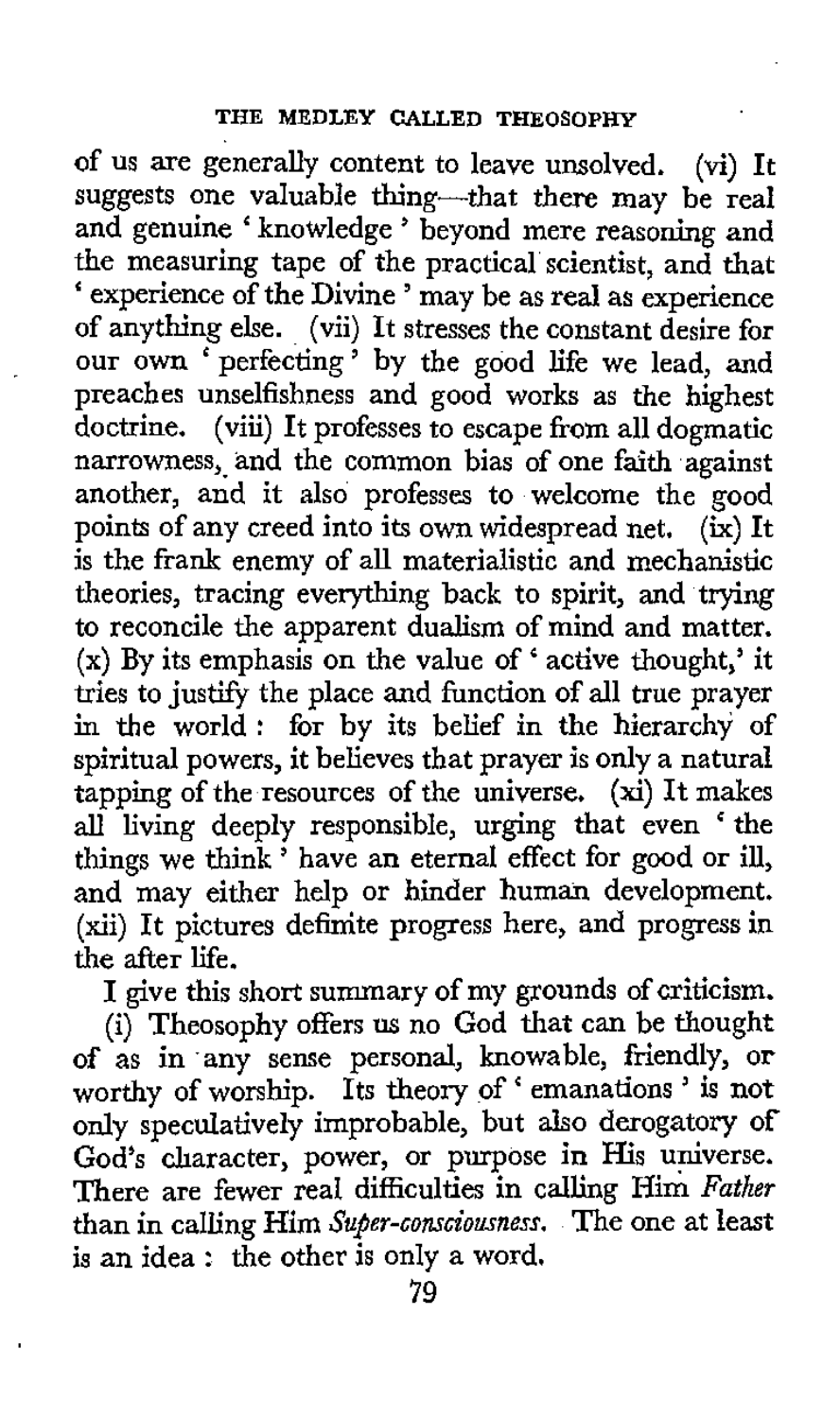**(i) Its** view of the world and < creation ' is imagination run riot, One thing we may surely say-there certainly can be none of the boasted < direct knowledge ' behind these fanciful conjectures. Not even the mythical college of The Great White Brotherhood of Tibet could have come to know these things 'by direct knowledge ' or by < their own unaided efforts,' nor, if they knew them, would they have condescended to reveal them by the sleight-of-hand tricks of which Madame Blavatsky was convicted.

(iii) Its theory of our human nature is psychologically fanciful beyond words-and certainly beyond proof or even belief.

(iv) By its wedding with the ideas of reincarnation, Theosophy commits itself entirely to the fantastic, and parts company with any shadow of science. Worst of all, this theory, in spite of its easy claims, offers no explanation of the shadowed side of life that is in any way satisfactory, but only deepens the tragedy by pushing it into the **mists.** By taking refuge so plainly in the occult, Theosophy shows that it neither desires nor welcomes proof. It is thus a dangerous mixture of magic and superstition.

(v) It offers us-who above everything are selfconscious personalities-no reasonable destiny that can be compared for a moment with the Christian hope. In Christ we look for ' personal perfection ' with God, with whom, though we shall be changed and progressively changing, we shall yet remain consciously ' ourselves.' In Theosophy, as in the Eastern religions of which it is a Westernized product, our bliss lies in liberation *jiom* ourselves, and in a self-destroying **re**absorption into the < One Existence.'

(vi) Theosophy talks much of its great doctrine of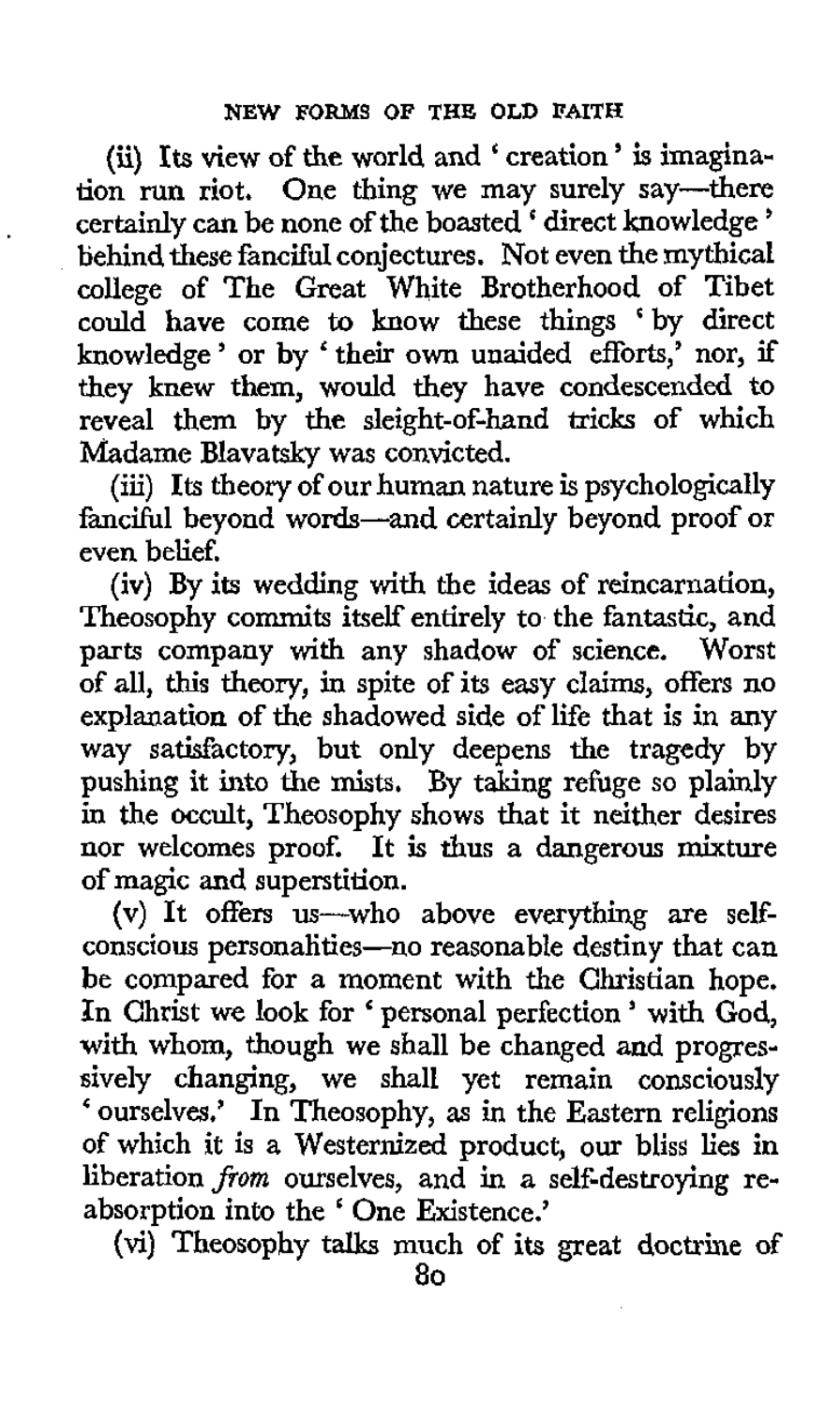Universal Brotherhood. I confess I am annoyed at the proprietary fashion in which it sometimes speaks of this **as** if it were its native and peculiar discovery. Actually its doctrine of Brotherhood, with other fine ethical truths which it expounds, is an unacknowledged appropriation from Christianity. Here, **as** elsewhere, Christianity gives the finer dream and the purer motive. I can conceive of no brotherhood of man so universal, so pure, or so binding as the brotherhood which we have in Jesus, in whom we are **all** equally the children of God's love.

(vii) Its theory of select souls, secret doctrines, esoteric rites is offensive to all who honour their less gifted fellowmen. We believe that there are undoubtedly degrees of ' illumination ' according to our special gifts and our honest application. By his rare and constant study, one man may certainly gain a distinctive insight not granted to the indifferent or the slothful. But it is another thing, and indeed a vicious thing, to say that *only the select few* can ever know the things of final value. We believe that for all good purposes these final things about life and worth have been made free in Christ's revelation for the whole world of mankind.

(viii) In conclusion, I should like to say that we find nothing worthy or inspiring in Theosophy which we do not find nurer and fuller in Jesus, our Lord. In do not find purer and fuller in Jesus, our Lord. Him we have a truly reasonable view of the world and the mystery of our **own** souls. We have-what **is**  most signally lacking in Theosophy-a true view of ' sin ' and redemption from the power of evil. We have a gracious doctrine of repentance, forgiveness, and healing. **We** have, most perfectly of all, a great dream **of** ' being and becoming ' for **our own souls** where